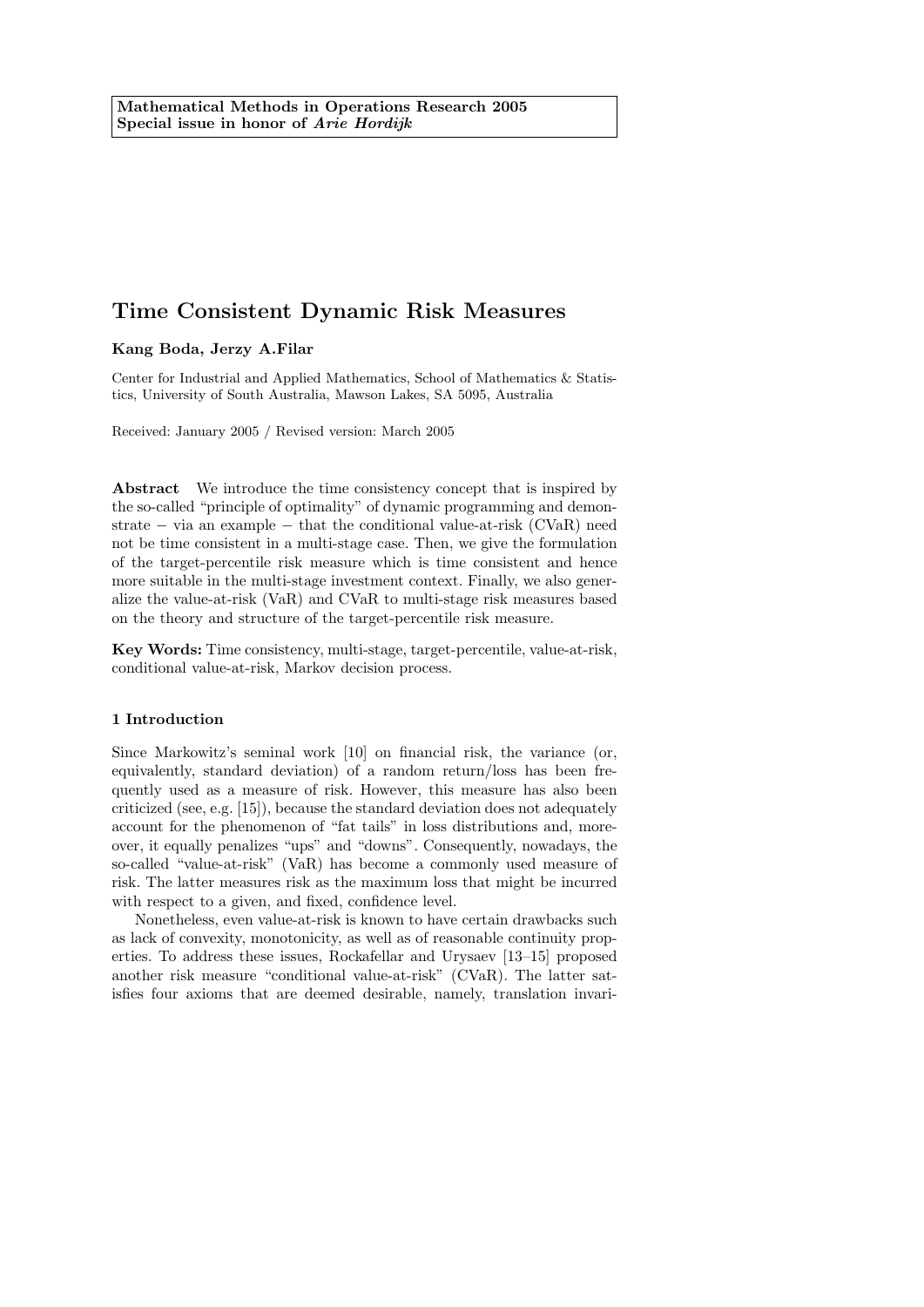ance, subadditivity, positive homogeneity, and monotonicity and leads to a tractable form of a portfolio optimization problem. That is, the problem of minimizing CVaR, with respect to portfolio allocation variables, is a convex programming problem.

It is, perhaps, important to note that all of the above measures of risk are based on certain characteristics of the distribution of a random loss under a fixed, and static (single-stage), portfolio allocation. However, nowadays, most investors are making portfolio decisions dynamically (over time); usually at discrete times (e.g., once a day or once a week). Hence, a natural question that arises is: What measure of risk is most appropriate for a dynamic portfolio allocation problem?

Clearly, for a dynamic multi-stage problem, an investor wants to make a sequence of portfolio allocation decisions – one at each stage – so that his or her risk is at an appropriate level not only when considering the entire time horizon, but also at intermediate stages as the process evolves. This concept is what has led us to define the notion of time consistency of a dynamic portfolio, with respect to a measure of risk.

We believe that time consistency is an important property when we consider multi-stage investment problems. In this paper, we propose a definition of time consistency that is inspired by the "principle of optimality" of dynamic programming (see, e.g. [2]). We believe that this is the most natural definition.

However, we shall show that – with respect to most of the commonly used measures of risk (e.g., VaR or  $CVaR$ ) – there may not exist time consistent optimal dynamic portfolios. In our opinion, this calls into question the appropriateness of these risk measures in multi-stage setting.

To address the problem, we propose an alternative measure of risk which ensures that there always exist time-consistent optimal portfolios. We also demonstrate that the conventional measures of risk, such as VaR or CVaR, can still be used in conjunction with the new, time consistent, measure.

The structure of the paper is as follows. In Section 2, we first define precisely the time consistency concept and demonstrate − via an example − that CVaR need not be time consistent in a multi-stage case. In Section 3, we give the formulation of the target-percentile risk measure which is time consistent and hence more suitable in the multi-stage investment context. We also generalize VaR and CVaR to multi-stage risk measures based on the theory and structure in previous section in Section 4.

#### 2 Time consistency problem & counter examples

#### 2.1 Time consistent risk measures

We begin with an intuitive description of the time consistency concept.

Time consistency of a risk measure means that if a decision-maker uses a risk measure minimizing policy for the n−stage problem, then the component of that multi-stage policy from the  $t<sup>th</sup>$ -stage to the end should be a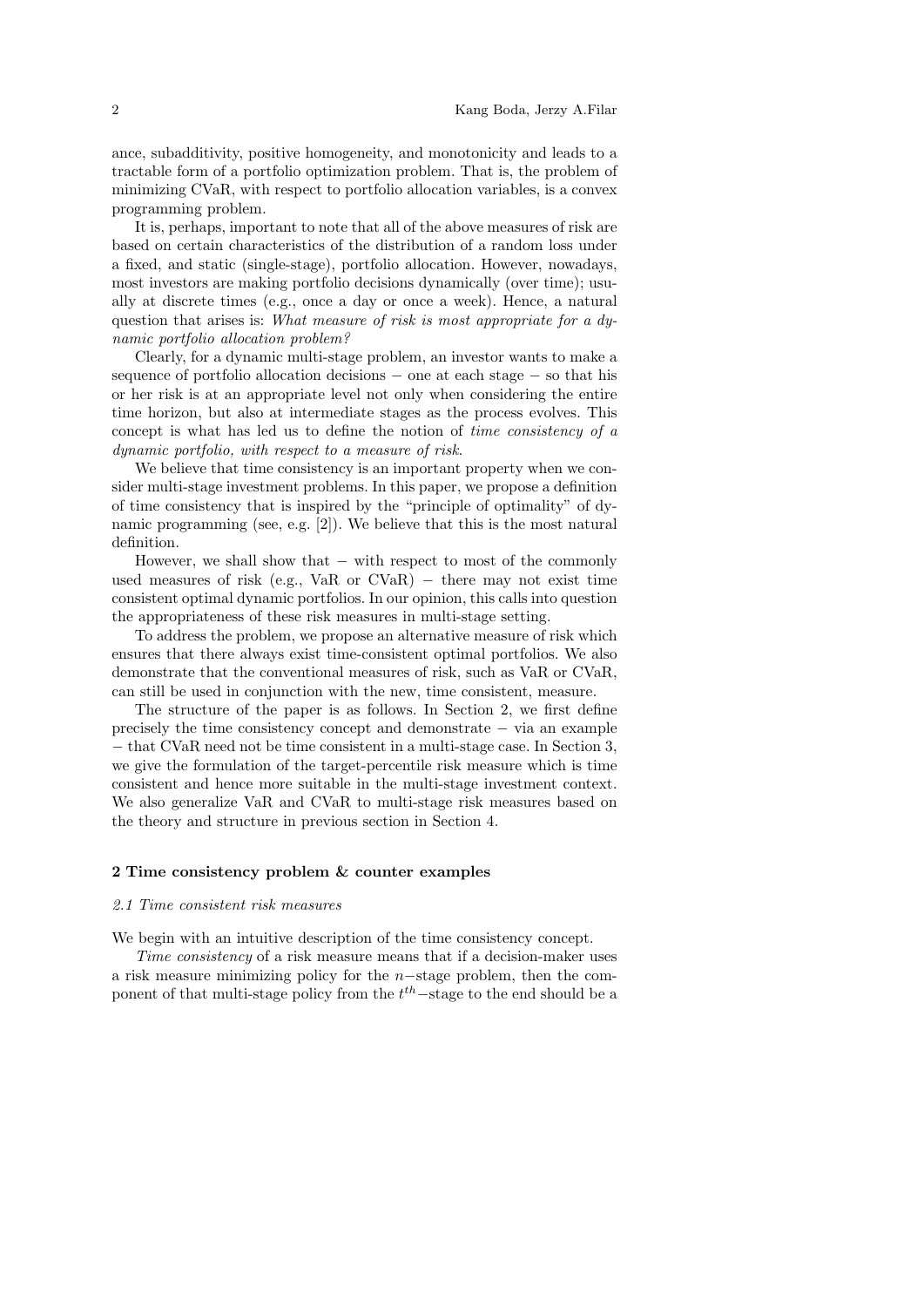risk measure minimizing policy in the remaining  $(n-t+1)$ −stage problem, for every  $t = 1, 2, \dots, n$ . In common sense terms, a decision maker needs to be constantly concerned about optimizing his or her decisions for the remaining portion of the time horizon. That is, current optimal decisions must look to the future, rather than the past.

We shall now make the above concept more precise.

Consider an n−stage portfolio optimization planning problem. Let a decision rule at time/stage t be denoted by the column vector  $\pi_t$  whose entries represent the fractions of the total portfolio allocated to individual stocks. It is assumed that  $\pi_t^T \cdot e = 1$ , where e is the column vector of all ones of the dimension equal to the number  $m$  of available stocks. That is, we are assuming that all the resources are invested in these m stocks at each time t. A policy  $\pi$  will be defined as a sequence of decision rules, that is,  $\pi = (\pi_1, \cdots, \pi_n).$ 

Let the return/reward at stage  $t$  be denoted by the random variable  $r_t$  whose probability distribution function depends on the policy π. Let  $R_t := g(r_1, \dots, r_t), t = 1, \dots, n$  be the aggregated return<sup>1</sup> for the t-stage process. For all  $t = 1, \dots, n$ , let  $Z_t^{\pi} = Z_t(\pi_1, \dots, \pi_t)$  be the risk measure of t–stage value corresponding to the decision rules  $\pi_1, \dots, \pi_t$  and with respect to g.

We shall say that the risk measure  $Z$  is *time-consistent with respect to* g if two conditions are satisfied:

**TC1** If the decision rule  $\pi_t^*$  at each stage  $t, t = 1, \dots, n$  is chosen by

$$
\pi_t^* \in \text{Argmin}_{\pi_t} Z_{n-t+1}(\pi_t, \pi_{t+1}^*, \cdots, \pi_n^*), \forall t = 1, \cdots, n; \tag{1}
$$

then the policy  $(\pi_1^*, \dots, \pi_n^*)$  will be the optimal policy in the problem

$$
\min_{\pi} Z_n(\pi). \tag{2}
$$

TC2 If the policy

$$
\pi^* = (\pi_1^*, \cdots, \pi_n^*) \in \operatorname{Argmin}_{\pi} Z_n(\pi),\tag{3}
$$

satisfies

$$
(\pi_t^*, \cdots, \pi_n^*) \in \text{Argmin}_{\pi_t, \cdots, \pi_n} Z_{n-t+1}(\pi_t, \cdots, \pi_n), \ \forall t = 2, \cdots, n. \tag{4}
$$

*Remark 1* Clearly,  $TC1$  ensures that a policy assembled from risk measure minimizing decision rules, as time evolves, is a risk measure minimizing policy over the entire horizon. On the other hand,  $TC2$  ensures that "subpolicies" of an optimal policy  $\pi^*$ , over the remaining (shorter than *n*) time horizons, are also risk minimizing policies in the corresponding (shorter) sub-problems.

The above definition is inspired by the so-called "principle of optimality" of dynamic programming (see [2]).

<sup>1</sup> In many applications aggregation may simply refer to a summation, however, multiplicative aggregation of compounded interests is also very natural.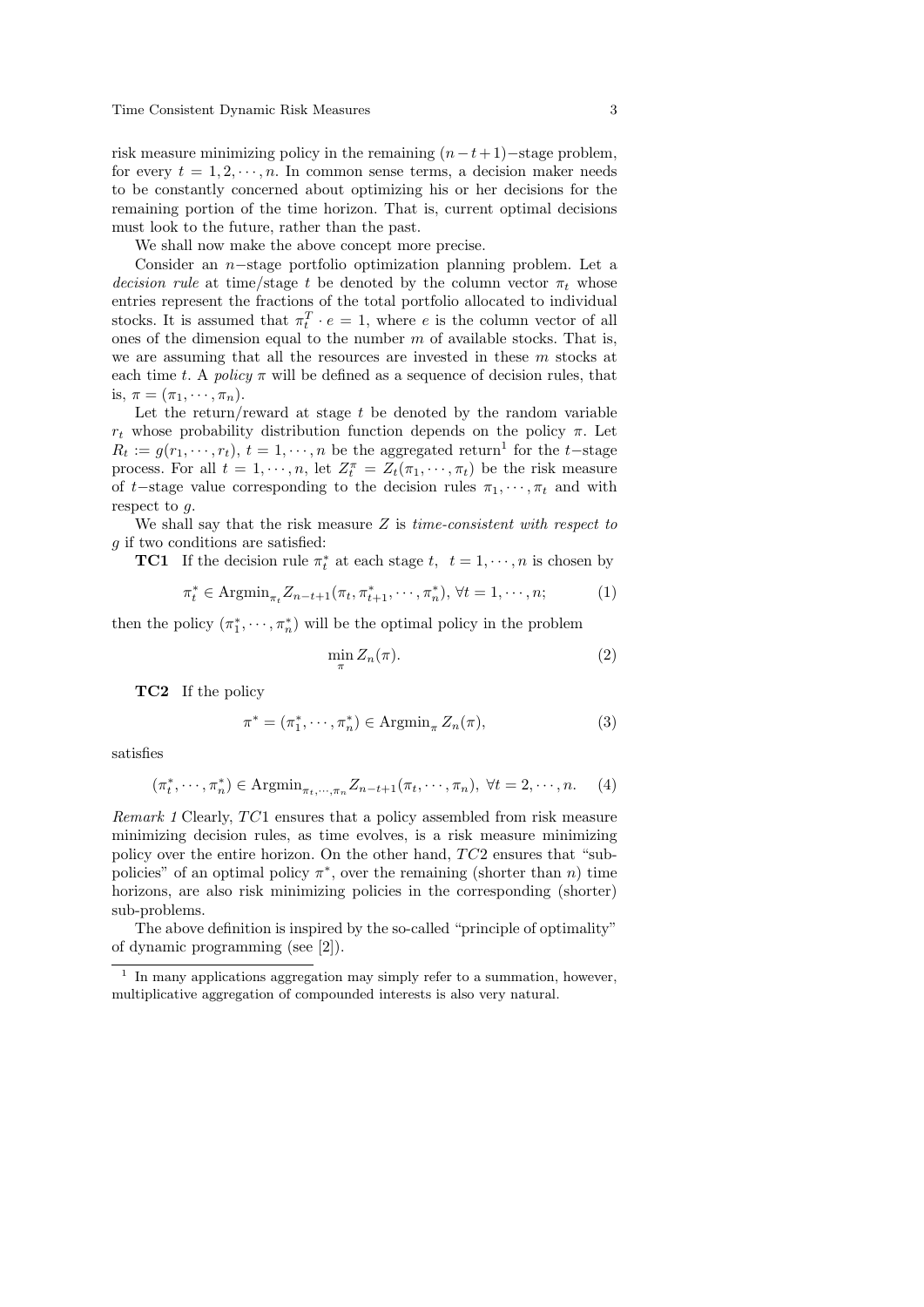#### 2.2 VaR and CVaR need not be time consistent

Here we will take a simple portfolio problem as an example.

As above, we assume that there are m stocks in the market. The investor will invest in these stocks, at the beginning of every time period  $t, t =$  $1, \dots, n$ . The initial capital is given and there is no loss of generality in assuming it to be \$1.

For  $t = 1, \dots, n$ , let  $Y_t = (Y_{t1}, Y_{t2}, \dots, Y_{tm})^T$  be the random percentage return vector of the m stocks under consideration by the investor. For notational convenience, we assume that  $Y_{tk}$ ,  $t = 1, \dots, n$ ,  $k = 1, \dots, m$ are all continuous random variables. Now, define the  $m \times n$  matrix Y to be the matrix whose columns are the percentage return vectors  $Y_t =$  $(Y_{t1}, Y_{t2}, \cdots, Y_{tm})^T$ , for every t.

Further, note that a policy  $\pi$  as defined in the previous section can also be regarded as an  $m \times n$  matrix whose columns are the decision rules  $\pi_t$  for  $t=1,\cdots,n$ .

Of course, if the initial capital were \$1 and an investment policy  $\pi$  were used, then the *total random return* after *n* years will be simply:

$$
R_n(\pi, Y) := \Pi_{t=1}^n (1 + \pi_t^T Y_t).
$$

A simple logarithmic transformation converts the above multiplicative return to a more convenient additive one. Clearly, investors are most concerned about the initial capital going down and this corresponds to  $R_n(\pi, Y)$ being strictly less than 1 which − after taking a logarithm − becomes negative. Consequently, it is natural to define the total random loss resulting from policy  $\pi$  as

$$
L_n(\pi, Y) := -\log(R_n(\pi, Y)) = -\log \Pi_{t=1}^n (1 + \pi_t^T Y_t) = -\sum_{t=1}^n \log(1 + \pi_t^T Y_t).
$$

Since  $-\log(\cdot)$  is a convex function, it is easy to check that the total loss function  $L_n(\pi, Y)$  is also a convex function of the policy  $\pi$ . Hence, following standard arguments (see, e.g. Rockafellar et.al in [13]) we can define VaR and CVaR; we simply substitute  $L_n(\pi, Y)$  in place of  $f(x, y)$  in page 23 of [13]. That is, we have the following definitions.

**Definition 1** The n-stage value-at-risk, denoted by  $\alpha$ -VaR and associated with the total loss  $L_n(\pi, Y)$  is defined by:

$$
\zeta_{n,\alpha}^{\pi} = \zeta_{n,\alpha}(\pi) := \min\{\zeta | P_Y(L_n(\pi, Y) \le \zeta) \ge \alpha\}.
$$

**Definition 2**<sup>2</sup> The n–stage conditional value-at-risk, denoted by  $\alpha$ -CVaR and associated with the total loss  $L_n(\pi, Y)$  is defined by:

$$
\phi_{n,\alpha}^{\pi} = \phi_{n,\alpha}(\pi) := E[L_n(\pi, Y)|L_n(\pi, Y) \ge \zeta_{n,\alpha}(\pi)],
$$

<sup>2</sup> This definition is analogous to that in [13] since we assume  $Y_{tk}$ ,  $t =$  $1, \dots, n, k = 1, \dots, m$  are all continuous random variables.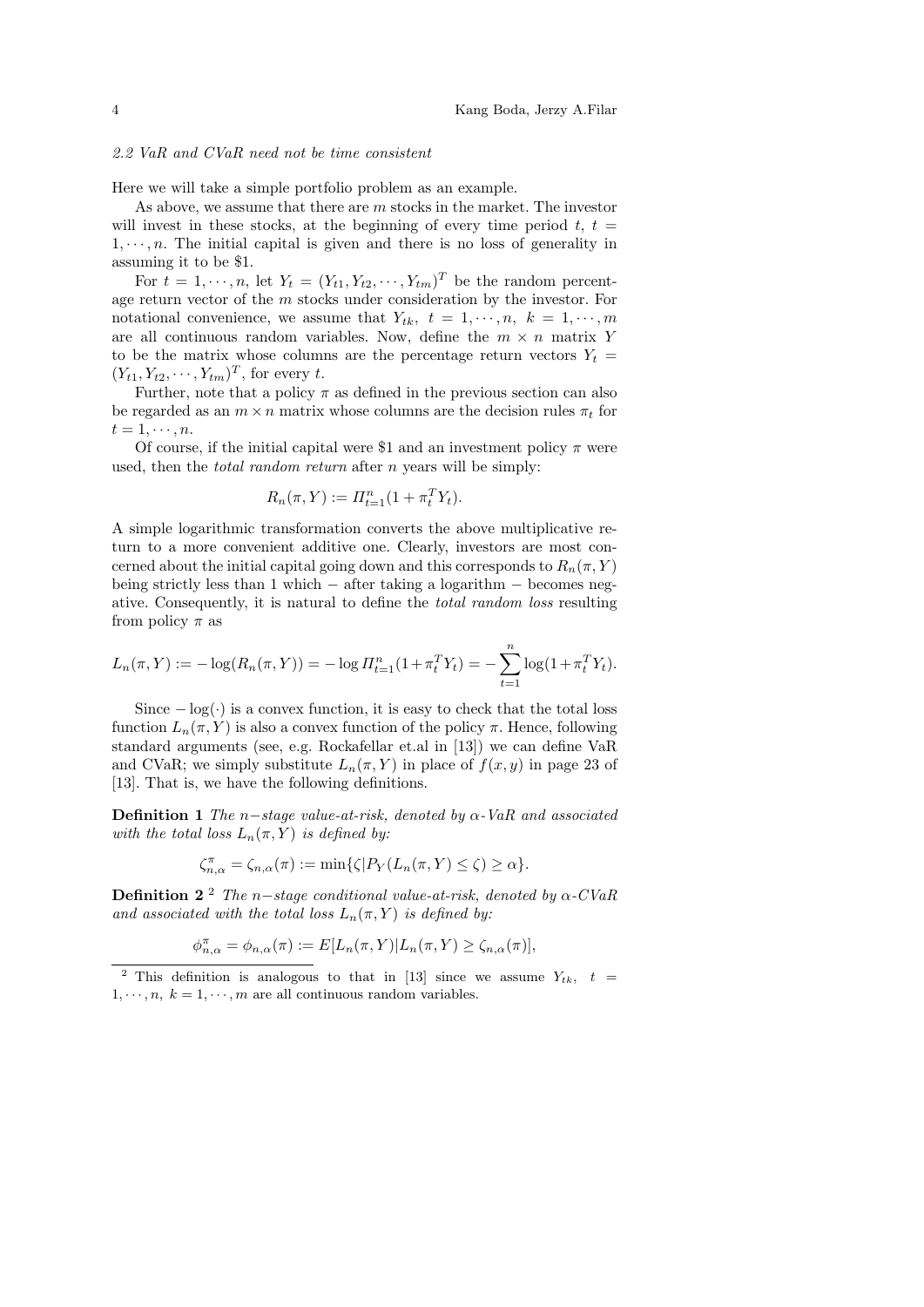where  $E(\cdot)$  denotes the mathematical expectation.

For fixed  $\alpha$ , if we choose  $Z_n(\pi) = \zeta_{n,\alpha}(\pi)$ , then we use VaR as our measure of risk; otherwise we choose  $Z_n(\pi) = \phi_{n,\alpha}(\pi)$ , then we use CVaR as our measure of risk. In what follows, we will show that both of VaR and CVaR need not to be time consistent in multi-stage setting.

From Theorem 1 in [13], we know that  $\phi_{n,\alpha}(\pi)$  is a convex function of  $\pi$  and can be calculated as

$$
\phi_{n,\alpha}(\pi) = \min_{\zeta} F_{n,\alpha}(\pi,\zeta),
$$

where  $F_{n,\alpha}(\pi,\zeta) = \zeta + \frac{1}{1-\alpha} E_Y \{ [L_n(\pi,Y) - \zeta]^+ \}.$ 

Hence it is not surprising that by an argument analogous to that presented in [13, 14] we can derive the following algorithm to minimize the n−stage CVaR  $\phi_{n,\alpha}(\pi)$  by choosing appropriate decision rule at each stage.

For each stage t, we assume the distribution of the random return  $Y_t$  is known and given by  $p(y)$ . Hence, we can generate (vector-valued) samples  $y_t^k$ ,  $k = 1, \dots, q$  for each t from the distribution  $p(y)$ . Thus we obtain a corresponding approximation  $\tilde{F}_{n,\alpha}(\pi,\zeta)$  for  $F_{n,\alpha}(\pi,\zeta)$  as follows:

$$
\tilde{F}_{n,\alpha}(\pi,\zeta) = \zeta + \frac{1}{q(1-\alpha)} \sum_{k=1}^q [-\sum_{t=1}^n \log(1 + \pi_t^T y_t^k) - \zeta]^+.
$$

Based on this, we have the following optimization algorithm for deriving an optimal policy (investment portfolio) in the n−stage problem:

$$
\begin{cases}\n\min \zeta + \frac{1}{q(1-\alpha)} \sum_{k=1}^{q} u_k \\
\text{s.t.} \\
\pi_{tj} \geq 0, \ t = 1, \dots, n, j = 1, \dots, m; \\
u_k \geq 0, \ u_k + \sum_{t=1}^{n} \log(1 + \pi_t^T y_t^k) + \zeta \geq 0, \ k = 1, \dots, q.\n\end{cases} (5)
$$

Next, we want to calculate the optimal VaR, CVaR and corresponding optimal portfolios for some given stocks, time periods and distributions.

In this simple example (based on an example given in [13]), we set  $m = 3$ and  $n = 2$ , so that we have three stocks and we invest in them, each year, for three consecutive years. Further, we set  $\alpha = 0.99$  and want to choose an optimal portfolio at the beginning of each year so that the 0.99-CVaR of the total random loss  $L_t$ , for  $(t = 1, 2)$  is as small as possible. Finally, we assume that the distribution  $p(y)$  of the return is the multi-normal distribution  $N(\mu, \Sigma)$  with the mean vector  $\mu$  and the variance-covariance matrix  $\Sigma$ . In our example, the numerical values of the latter are given in Tables 1 and 2.

After generating 100 samples − for each of the 2 stages − from the multinormal distribution  $N(\mu, \Sigma)$  we are able to solve the mathematical program (5) to obtain an optimal portfolio and a corresponding value of 0.99-CVaR. This was done with  $n$  set to 1 and 2, respectively. Here, our measure of risk is  $Z_t(\pi) = \phi_{t,\alpha}(\pi)$  for  $t = 1,2$  and  $\alpha = 0.99$ . We used Lingo 8.0 to obtain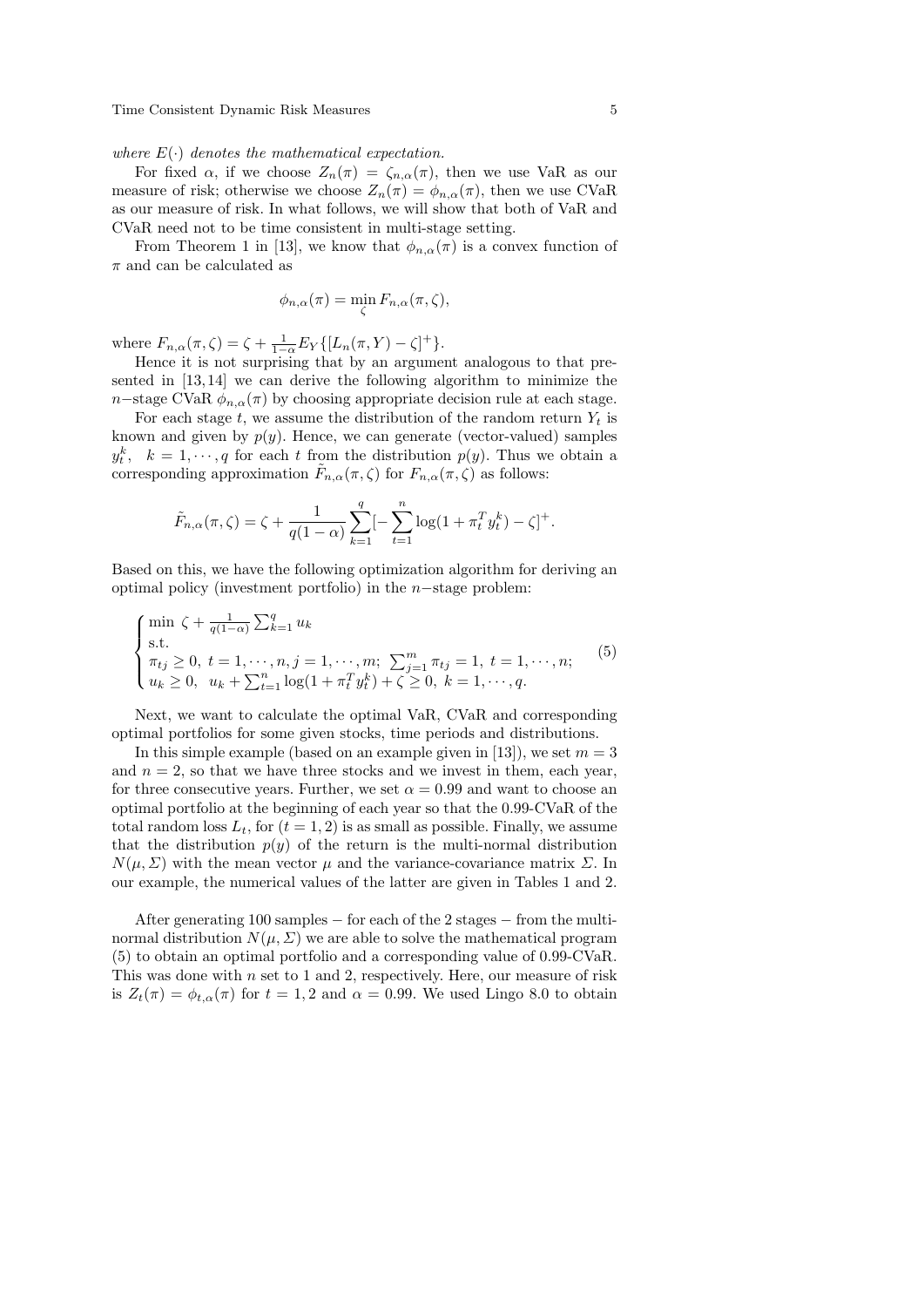Table 1 Portfolio mean return  $\mu$ 

| Instrument | Mean return |
|------------|-------------|
| Option 1   | 0.0101110   |
| Option 2   | 0.0043532   |
| Option 3   | 0.0137058   |

Table 2 Portfolio variance-covariance matrix Σ

|          | Option 1   | Option 2   | Option 3   |
|----------|------------|------------|------------|
| Option 1 | 0.00324625 | 0.00022983 | 0.00420395 |
| Option 2 | 0.00022983 | 0.00049937 | 0.00019247 |
| Option 3 | 0.00420395 | 0.00019247 | 0.00764097 |

the following numerical results and checked if this  $Z_t(\pi)$  satisfied TC1 and TC2.

An optimal policy for the 1-stage problem (set  $t = 2$  in Eq.(1)) with respect to the samples,  $y_2^k, k = 1, \dots, q$  is  $\pi^* = \pi_2^*$ , where,

$$
\pi_2^* = (0.101, 0.829, 0.070)^T.
$$

An optimal policy for the 2-stage problem  $(n = 2)$  is  $\hat{\pi} = (\hat{\pi}_1, \hat{\pi}_2)$ , where,

 $\hat{\pi}_1 = (0.000, 1.000, 0.000)^T, \hat{\pi}_2 = (0.000, 0.994, 0.006)^T.$ 

However, setting  $t = 1$  in Eq.(1), by direct calculation, it can be checked that if we fix  $\pi_2 = \pi_2^*$  in (5) and minimize its objective with respect to  $\pi_1$ only then we obtain  $\pi_1^* = (0.154, 0.846, 0.000)$ .

Unfortunately, it is easy to check that,

$$
\phi_{2,\alpha}(\pi_1^*, \pi_2^*) = 0.0394 > 0.0374 = \phi_{2,\alpha}(\hat{\pi}_1, \hat{\pi}_2),
$$

which contradicts (TC1).

Conversely we verify that with respect to the samples,  $y_2^k$ ,  $k = 1, \dots, q$ 

$$
\phi_{1,\alpha}(\hat{\pi}_2) = 0.0547 > 0.0312 = \phi_{1,\alpha}(\pi_2^*),
$$

so,  $\hat{\pi}_2$  is not the optimal solution for  $\phi_{1,\alpha}(\pi)$ , that is Eq.(4) doesn't hold when  $t = 2$  and this contradicts (TC2).

The above calculation shows that the policy chosen from optimal action for each stage is not optimal for the total horizon. That means conditional value-at-risk is not a time consistent risk measure.

Corollary 9 in [14] shows that for suitably chosen probability threshold  $\alpha$  and sample size, value-at-risk and conditional value-at-risk coincide. In our example,  $\alpha = 0.99$  and sample size equal to 100 were chosen so as to satisfy the conditions of that corollary. Thus the above example also shows that value-at-risk  $\zeta_{n,\alpha}(\pi)$  is not a time consistent risk measure.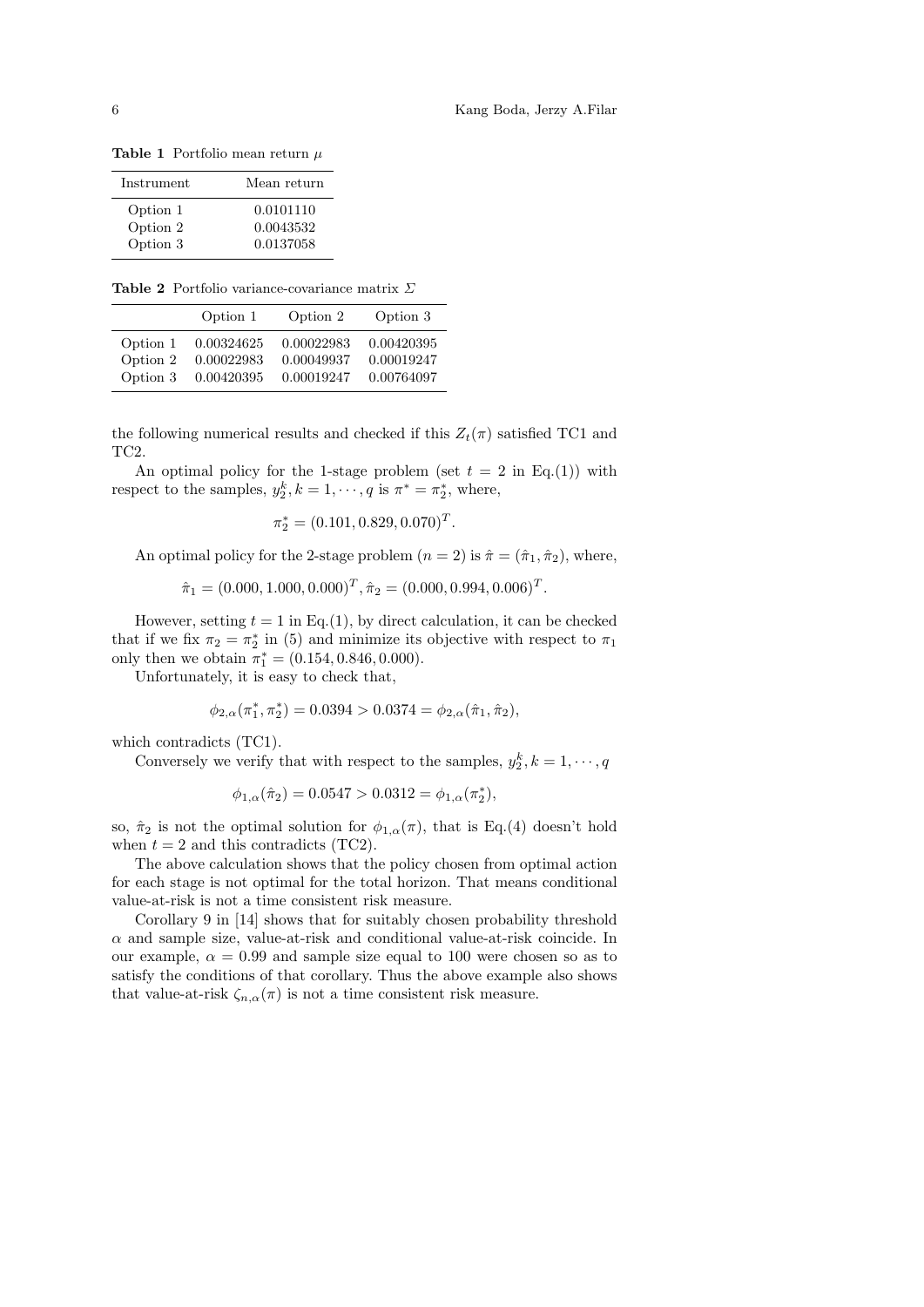#### 3 Time consistent target percentile risk measures

We shall propose a new risk measure that is not only time-consistent in the multi-stage case but will also consider the decision-maker's target. We will use Markov decision processes with probability criteria (e.g., see [3] and [17]) to model such a risk measure.

#### 3.1 Model description

We consider the following discrete-time and stationary *Markov decision pro*cess:

$$
\Gamma = (S, A, R, P, \beta),\tag{6}
$$

where the *state space* S is countable, the *action space*  $A(i)$  in each state i is finite and the *overall action space*  $A = \bigcup_{i \in S} A(i)$  is countable. The return set R is a bounded countable subset of  $\mathcal{R} = (-\infty, +\infty)$ . For each t from  $1, \dots$ , let  $i_t, a_t$  and  $r_t$  denote the state of the system, the action taken by the decision maker, and the return received at stage  $t$ , respectively. The stationary, single-stage, conditional transition probabilities are defined by

$$
p_{ijr}^a := P(i_{t+1} = j, r_t = r | i_t = i, a_t = a), i, j \in S, a \in A(i), r \in R, n \ge 1.
$$
\n(7)

$$
\sum_{j \in S, r \in R} p_{ijr}^a = 1, i \in S, a \in A(i).
$$
 (8)

We shall also assume that future costs are discounted by the *discount factor*  $\beta \in (0,1].$ 

In our formulation, when making a decision and taking an action at each stage, the decision maker considers not only the state of the original system but also his *target*. Effectively, this means that a new *hybrid state*  $(i, x) \in S \times \mathcal{R}$  is introduced. Hence we expand MDP  $\Gamma$  by enlarging the state space. We refer to  $(i, x)$  as the *hybrid state* of the decision maker to distinguish it from the system's state  $i$ , where  $x$  is the target value. Note that if the initial state of the decision maker is  $(i, x)$  and an action a is taken according to (7), the decision-maker's new hybrid state transits from  $(i, x)$  to  $(j, (x - r)/\beta)$  with probability  $p_{ijr}^a$ .

Thus, if we denote  $E$  as the extended (hybrid) state space, then the extended MDP  $\tilde{\Gamma}$  has the following structure:

$$
\tilde{\Gamma} = (E, A, R, P, \beta),\tag{9}
$$

where the state space  $E = S \times \mathcal{R}$ , the action space  $A = \bigcup_{(i,x)\in E} A(i,x) =$  $\bigcup_{i\in S}A(i)$ . Note that  $A(i, x) = A(i), (i, x) \in E$ , the extended transition probabilities are simply P:  $P(e_{t+1} = (j, \frac{x-r}{\beta})|e_t = (i, x), a_t = a) = p_{ijr}^a$ ,  $i, j \in$  $S, a \in A(i), r \in R, x \in \mathcal{R}$ . The return set R and the discount factor  $\beta$  are the same as in MDP Γ.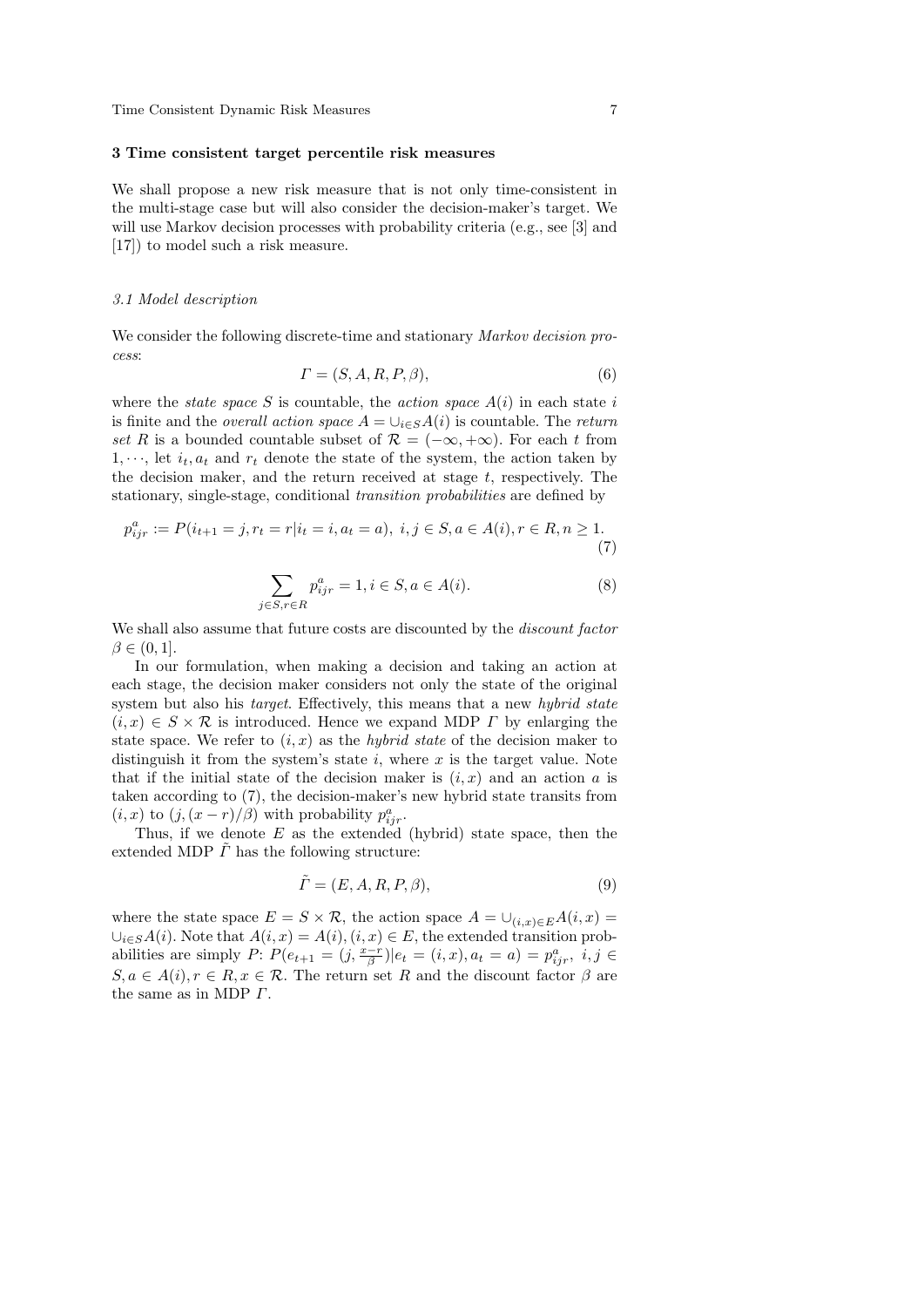Since in the model (9), the target is important when making decisions we must define policies which depend both on the system's state and the target, that is on the hybrid state.

Let  $\Pi_m$ ,  $\Pi_m^d$ ,  $\Pi_s$ ,  $\Pi_s^d$  denote the set of all Markov policies, all deterministic Markov policies, all stationary policies and all deterministic stationary policies in  $\Gamma$  defined in the usual way (e.g., see [11]).

**Definition 3** A policy  $\pi = {\pi_t, t = 1, 2, \cdots} \in \Pi$  is said to be a **TI-policy** if the policy  $\pi$  is independent of all targets  $x_t$  ( $t \geq 1$ ). Let  $\Pi_0$  denote the set of all TI-policies.

Note that a transition law P and a policy  $\pi$  determine the conditional probability measure  $P_{\pi}$  on the space of all possible histories of the process. Let  $R_n^{\pi}$  denote the random variable that is the sum of discounted returns generated by policy  $\pi$  for the *n*-stage finite horizon problem. That is,  $R_n^{\pi}$  = generated by policy  $\pi$  for the *n*-stage finite horizon problem. That is,  $R_n^{\pi} = \sum_{t=1}^n \beta^{t-1} r_t$ , for  $n \ge 1$ . To simplify the notation, we will use  $R_n$  instead of  $R_n^{\pi}$  when the choice of the policy is clear in the context.

Note that for any  $\pi \in \Pi$ , the functions

$$
F_n^{\pi}(i, x) = P_{\pi}(R_n^{\pi} \le x | e_1 = (i, x)), (i, x) \in E, n \ge 1,
$$

are the objective functions that the decision maker wishes to minimize if he or she is interested in achieving the minimal risk of not attaining the target x in the return. Consequently,  $F_n^{\pi}(i, x)$  is called the **objective function** generated by  $\pi$ .

**Definition 4** The following functions  $F_n^*(i, x) = \inf_{\pi \in \Pi} \{ F_n^{\pi}(i, x) \}, (i, x) \in$  $E, n \geq 1$  are called the **optimal value functions**.

**Definition 5** If the policy  $\pi^* \in \Pi$  is such that  $F_n^{\pi^*}(i, x) = F_n^*(i, x), \forall (i, x) \in$  $E, n \geq 1$ , then  $\pi^*$  is called an n-stage optimal policy.

Remark 2 It can be checked that with the above definitions,  $\pi^*$  is an n-stage optimal policy if and only if  $\pi^*$  is the policy that minimizes the probability that the cumulative discounted return at the stage  $n$  does not exceed  $x$ .

## 3.2  $F_n^{\pi}(i, x)$  is time consistent

In this section, we invoke the results in Section 3 in Wu and Lin [17], to demonstrate that  $F_n^{\pi}(i, x)$  is a time consistent risk measure. Since, many steps in our argument depend on the proofs in [17], we omit the technical details and, instead, refer the reader to [17].

In fact, for fixed  $(i, x) \in E$ , we let  $Z_n(\pi) = Z_n^{\pi} = F_n^{\pi}(i, x)$ . We select  $\delta_t, t = 1, \dots, n$  from Theorem 2 in [17] and denote the decision rules  $\pi_t^*$  in the policy  $\pi^* = (\pi_1^*, \pi_2^*, \cdots, \pi_n^*)$  by  $\pi_t^* = \delta_{n-t+1}, t = 1, \cdots, n$ . Then from the definition of  $A_t^*(e)$  we know for  $t = 1, \dots, n$ 

$$
\pi_t^* = \delta_{n-t+1} \in \text{Argmin}_{\delta} F_{n-t+1}^{\delta_1, \cdots, \delta_{n-t}, \delta} = \text{Argmin}_{\delta} Z_{n-t+1}(\delta, \pi_{t+1}^*, \cdots, \pi_n^*)
$$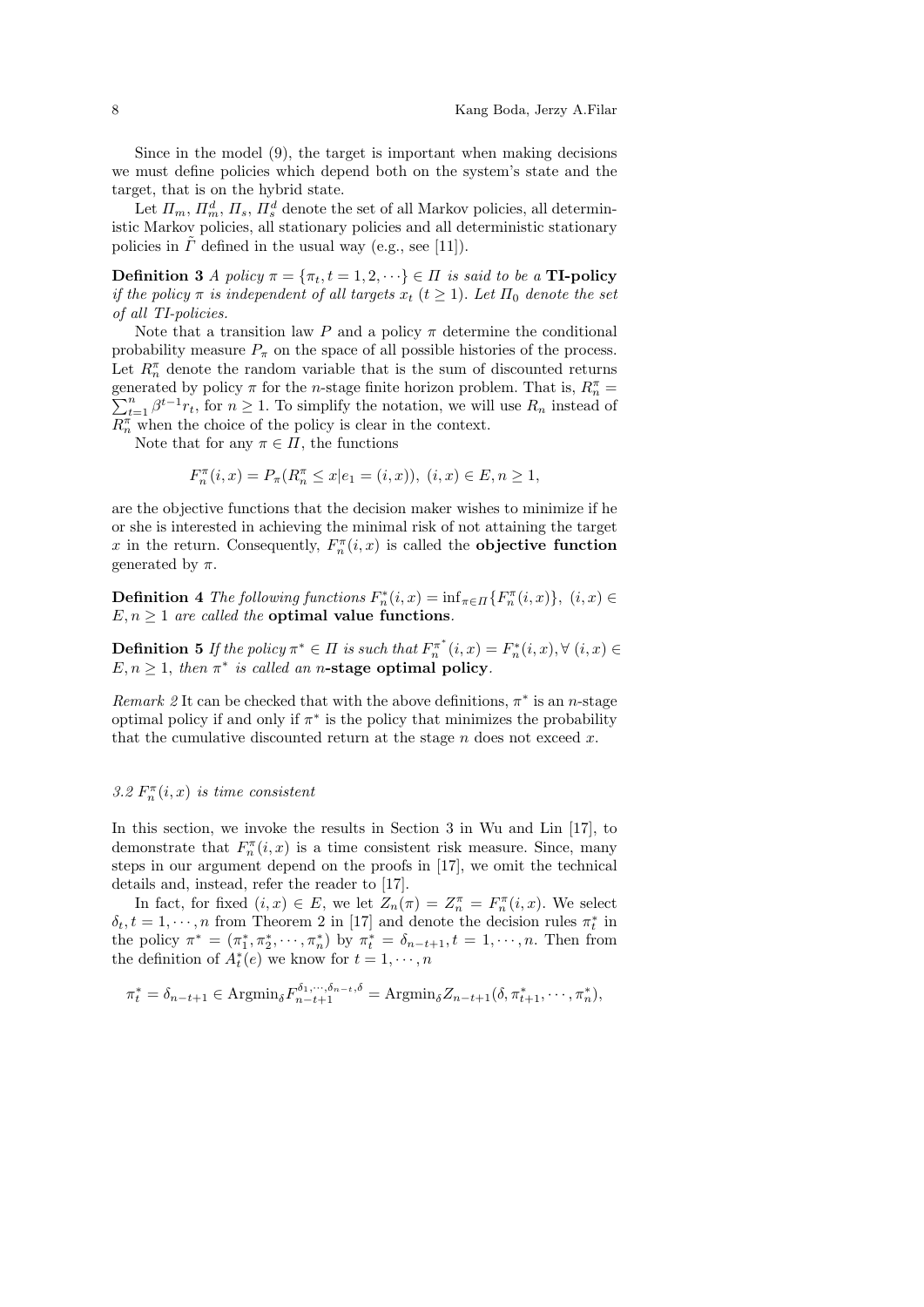and Theorem 2 in [17] concludes that

$$
\pi^* = (\pi_1^*, \pi_2^*, \cdots, \pi_n^*) = (\delta_n, \delta_{n-1}, \cdots, \delta_1)
$$

is *n*-stage optimal. Clearly,  $F_n^{\pi}$  follows TC1.

On the other hand, for

$$
\pi^* = (\pi_1^*, \cdots, \pi_n^*) \in \operatorname{Argmin}_{\pi} F_n^{\pi}(i, x) = \operatorname{Argmin}_{\pi} Z_n(\pi),
$$

Theorem 3 in [17] shows that

$$
(\pi_2^*, \cdots, \pi_n^*) \in \text{Argmin}_{1_{\pi}(i, x, a)} F_{n-1}^{1_{\pi}(i, x, a)} = \text{Argmin}_{\pi_2, \cdots, \pi_n} Z_{n-1}(\pi_2, \cdots, \pi_n),
$$

that means Eq.(4) holds when  $t = 2$ , if we substitute n by  $n-1$  in Theorem 3 in [17], we will know that Eq.(4) holds when  $t = 3$ , continuing to do this, we can see that Eq.(4) holds for all  $t = 2, \dots, n$ . This means that  $Z_n(\pi) = F_n^{\pi}$ also satisfies TC2.

#### 3.3 Complete Stochastic Order Optimization

Here, we consider the following discrete time and stationary Markov decision process,

$$
\varGamma^0 = (S, A, p, R).
$$

The state space S and the action space  $A = \bigcup_{i \in S} A(i)$  are both countable and for each  $i \in S$ , the set of admissible actions  $A(i)$  when the system is in state  $i$  is finite. The stationary conditional transition probabilities  $p = (p_{ij}^a; i, j \in S, a \in A(i))$  will satisfy (i)  $p_{ij}^a \geq 0$ ,  $\forall i, j \in S, a \in A(i)$ , and (ii)  $\sum_{j \in S}^s p_{ij}^a = 1$ ,  $\forall i, j \in S, a \in A(i)$ . Finally, we have the return function  $r = r(i, a, j), i, j \in S, a \in A(i)$  that is bounded.

After letting  $i_n$ ,  $a_n$  and  $r_n$  denote by the system's state, the action taken by the decision maker and the return the decision maker will receive at the stage  $n$  respectively, the system will evolve as follows, starting from the state  $i_n = i \in S$  and following an action  $a_n = a \in A(i)$ , the system transits to the next state  $i_{n+1} = j \in S$  with probability  $p_{ij}^a$  and receives a return  $r_n = r(i, a, j)$ . The set of all possible returns is denoted by R and is bounded. It is obvious that the return here is a degenerate distribution which is a special case of the model discussed in Section 2 in [17].

Similarly to Section 2 in [17] we can define histories and policies that will now depend on the system's state and the action only but will not depend on the target. Hence the present model closely resembles the classical MDP model. However, we are still interested in minimizing the probability that the total return does not exceed a target  $x$  at some fixed stage.

For a given policy  $\pi \in \Pi_0$ , the n–stage total discounted return is defined by  $R_n^{\pi} = \sum_{t=1}^n \beta^{n-1} r_t$ . Based on above MDP structure, we have following definitions,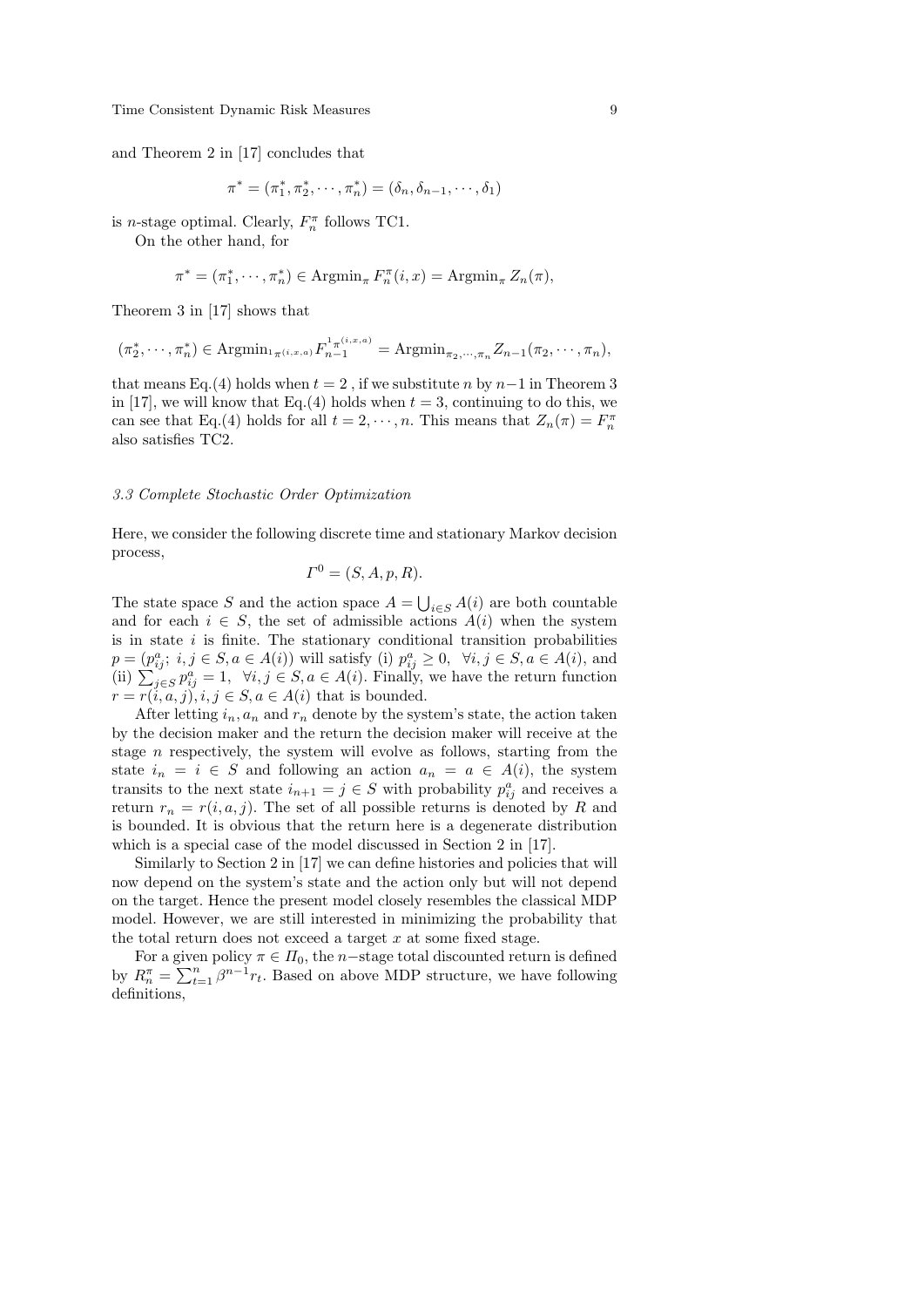Definition 6 The objective function and optimal value function for the Complete Stochastic Order Optimization problem are as follows,

$$
V_n^{\pi}(i, x) := P_{\pi}(R_n^{\pi} \le x | i_1 = i), \forall i \in S, x \in \mathcal{R}, \pi \in \Pi_0, n \ge 1; \tag{10}
$$

$$
V_n^*(i, x) := \inf_{\pi \in \Pi_0} \{ V_n^{\pi}(i, x) \}, i \in S, x \in \mathcal{R}, n \ge 1.
$$
 (11)

Remark 3 Note that the difference between the process  $\Gamma_1$  introduced in Section 2 in [17] and the current process  $\Gamma^0$  is that we do not include the target x as part of the description of the state. So, recalling that  $\Pi_0$  is the set of policies that are independent of the target x, if we select  $\pi \in \Pi_0$ ,  $V_n^{\pi}(i, x)$  becomes simply a probability distribution function of x. In the next section, we can use this distribution function to define the concepts of multi-stage value-at-risk and conditional value-at-risk.

**Definition 7** A policy  $\pi^* \in \Pi_0$  will be called an n-stage optimal policy, if,

$$
V^{\pi^*}_n(i,x)=V^*_n(i,x),\ \forall i\in S, x\in \mathcal{R}.
$$

At first sight, it may seem very difficult to establish the existence of such an *n* stage optimal policy. However with the help of Section  $3$  in [17] a number of results can be easily derived.

It is easy to see that, for any  $\pi \in \Pi_0$ ,

$$
F_n^{\pi}(i, x) = V_n^{\pi}(i, x), \ \forall i \in S, x \in \mathcal{R}, n \ge 1.
$$
 (12)

The following lemma illustrates the relationship between  $F_n^{\pi}(i, x)$  and  $V^{\pi}_n(i,x)$  for a general policy  $\pi$  and the fact that there is no loss of generality in restricting attention to policies in  $\Pi_0$ .

**Lemma 1** Let  $x \in \mathcal{R}$  be given, then for each  $\pi \in \Pi$ , there exists a policy  $\sigma(x) \in \Pi_0$  such that

$$
P_{\sigma(x)}(\cdot|i) = P_{\pi}(\cdot|i, x), \quad \forall i \in S.
$$

Hence, we have

$$
F_n^{\sigma}(i, x) = F_n^{\pi}(i, x), \quad \forall i \in S, n \ge 1,
$$

and

$$
\inf_{\pi \in \Pi} \{ F_n^{\pi}(i, x) \} = \inf_{\pi \in \Pi_0} \{ F_n^{\pi}(i, x) \}, \ \forall i \in S, x \in \mathcal{R}, n \ge 1.
$$

*Proof.* Since x is fixed we can construct a policy  $\sigma \in \Pi_0$  that "imitates" the policy  $\pi$ . In particular, for  $k = 1, 2, \dots$ , define

$$
\sigma_1(\cdot|i_1) = \pi_1(\cdot|i_1, x), \quad \forall i_1 \in S,
$$
  
\n
$$
\sigma_k(\cdot|i_1, a_1, i_2, a_2, \cdots, i_{k-1}, a_{k-1}, i_k)
$$
  
\n
$$
= \pi_k(\cdot|i_1, x, a_1, i_2, x_2, a_2, \cdots, i_{k-1}, x_{k-1}, a_{k-1}, i_k, x_k),
$$
  
\nwhere  $x_2 = (x - r(i_1, a_1, i_2))/\beta,$   
\n $x_3 = (x_2 - r(i_2, a_2, i_3))/\beta, \cdots, x_k = (x_{k-1} - r(i_{k-1}, a_{k-1}, i_k))/\beta,$   
\n $\forall i_l \in S, a_l \in A(i_l), l = 1, \cdots, k-1, i_k \in S, k \ge 2.$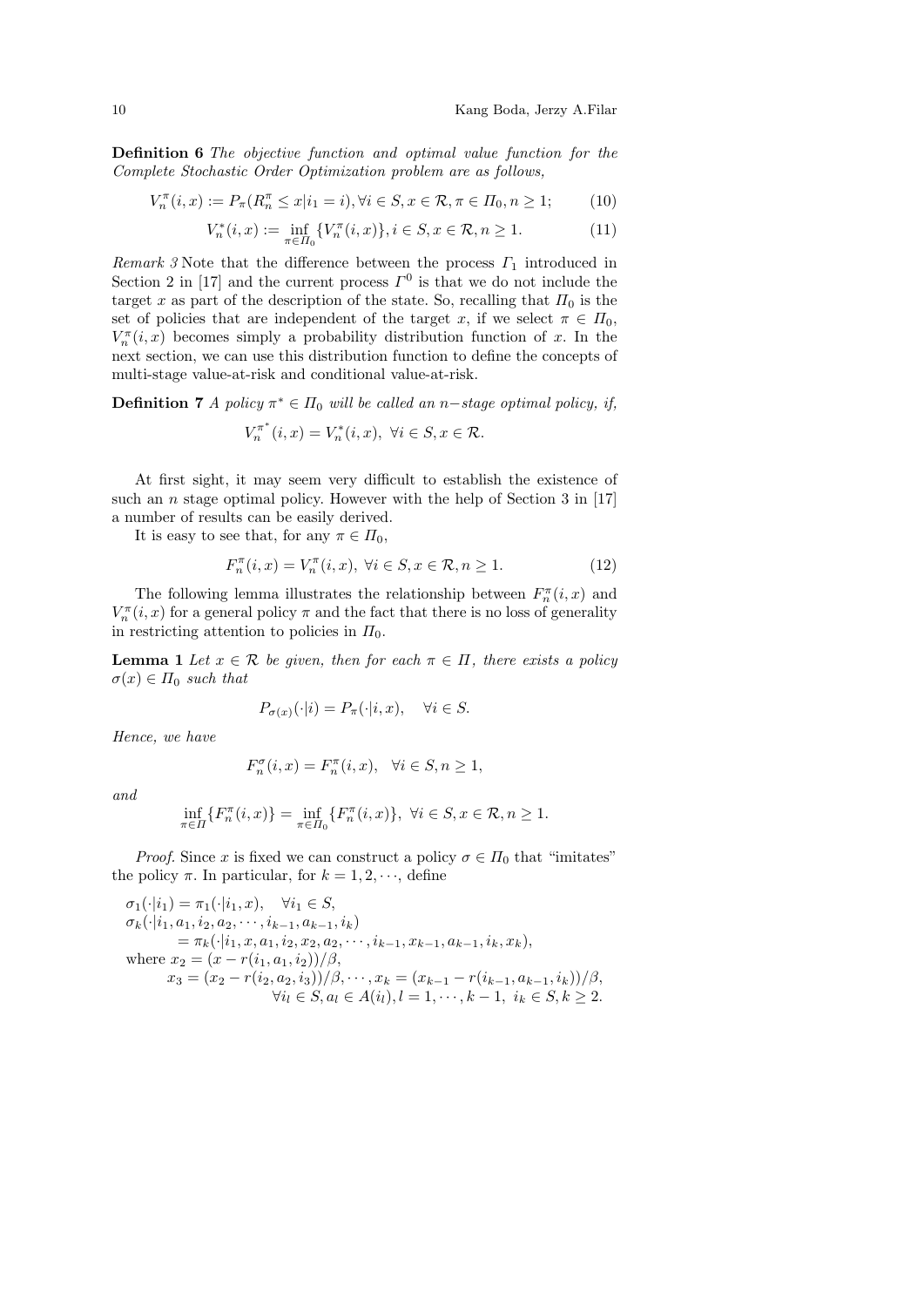So  $\sigma = (\sigma_n, n \ge 1) \in \Pi_0$ . Obviously, starting from the initial state  $(i, x)$  in  $\tilde{\Gamma}$  and using policy  $\pi$  is equivalent to using the imitating policy  $\sigma$  in  $\Gamma^0$ , since they have same decision rules. That is,  $P_{\sigma(x)}(\cdot|i) = P_{\pi}(\cdot|i, x), \quad \forall i \in S$ , and  $F_n^{\sigma}(i, x) = F_n^{\pi}(i, x), \quad \forall i \in S, n \ge 1.$ 

It easily follows from Lemma 1 that,

$$
F_n^*(i, x) = V_n^*(i, x), \ \forall i \in S, x \in \mathcal{R}, n \ge 1.
$$
 (13)

which can explain the property that the optimal value function  $F_n^*(i, x)$  is a distribution function of some random variable  $X$  taking values  $x$ .

The following theorem illustrates the existence of an optimal policy.

**Theorem 1** For a given target x and any  $n \geq 1$ , there exists  $\pi \in \Pi_0$  such that,

$$
V^{\pi}_n(i,x)=V^*_n(i,x), \quad \forall i\in S.
$$

Proof. This follows from Theorem 1 in [17] and Lemma 1.

For notational convenience, we will still use  $A_n^*(i, x)$ ,  $A_n^*(i)$  to denote the optimal action sets but will use the optimal value function  $V_n^*(i, x)$  in  $\Gamma^0$  instead of using the optimal value function  $F_n^*(i, x)$  in  $\Gamma_1$  in [17]. The structure of optimal policies is described by the next theorem.

- **Theorem 2** 1. A policy  $\pi = (\pi_k, k \ge 1) \in \Pi_0$  is an optimal policy for the n-stage problem if and only if  $\pi_1(A_n^*(i)|i) = 1, \forall i \in S$ , and when  $\pi_1(a|i) p_{ij}^a > 0$ , we have  $V_{n-1}^{\pi^{(i,a)}}(j,x) = V_{n-1}^*(j,x), \forall x \in \mathcal{R}$ .
- 2. If  $A_k^*(i) \neq \emptyset, \forall i \in S, k = 1, \dots, n$ , then there exists an n-stage optimal policy. In fact let  $f_k(i) \in A_k^*(i), \forall i \in S, k = 1, \dots, n, \pi = (\pi_k, k \geq 1) \in$  $\Pi_0$ , if  $\pi_k = f_{n-k+1}, k = 1, \dots, n$ , namely  $\pi(n) = (f_n, f_{n-1}, \dots, f_1)$ , then  $\pi$  is an n– stage optimal policy.

Proof. The following, typical, recursive equations of dynamic programming can now be derived directly from definitions.

1. For all  $\pi = (\pi_k, k \geq 1) \in \Pi_0$ , we have

$$
V_0^{\pi}(i, x) = I_{[0, +\infty)}(x), \quad \forall i \in S, x \in \mathcal{R},
$$
  
\n
$$
V_n^{\pi}(i, x) = \sum_{a \in A(i)} \pi_1(a|i) \sum_{j \in S} p_{ij}^a V_{n-1}^{\pi^{(i, a)}}(j, (x - r(i, a, j))/\beta),
$$
  
\n
$$
\forall i \in S, x \in \mathcal{R}, n \ge 1,
$$
\n(14)

2. The optimal value functions will satisfy the following,

$$
V_0^*(i, x) = I_{[0, +\infty)}(x), \quad \forall i \in S, x \in \mathcal{R},
$$
  
\n
$$
V_n^*(i, x) = \min_{a \in A(i)} \left\{ \sum_{j \in S} p_{ij}^a V_{n-1}^*(j, (x - r(i, a, j))/\beta) \right\},
$$
  
\n
$$
\forall i \in S, x \in \mathcal{R}, n \ge 1.
$$
\n(15)

The result now follows from the above equations, Theorem 3, Theorem 4 in [17] and equations (12) and (13).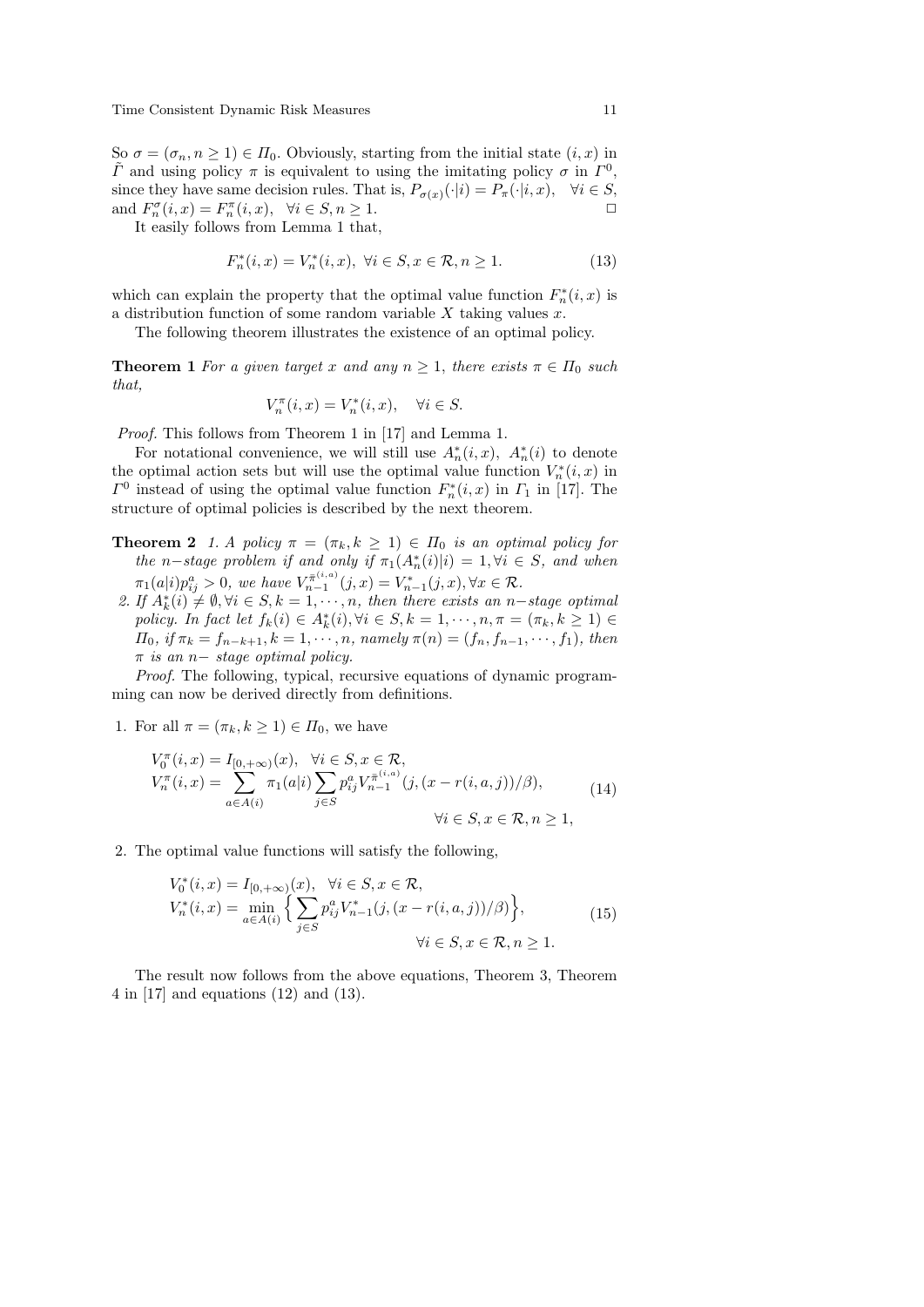#### 4 Multi-stage VaR and CVaR

Even though in the preceding section we had implied that, multi-stage problems, the target-percentile risk measure  $Z_n(\pi) = F_n^{\pi}$  is preferable to either VaR or CVaR, we recognize that the latter are so well-established that decision makers may wish to compute them even while using an optimal policy constructed as in Section 3 in [17]. The purpose of this section is to demonstrate that this is still possible but with respect to probability distributions induced by the above policy.

Continuing from Section 3.3, we consider the MDP model  $\Gamma^0$  and define the concepts of value-at-risk and conditional value-at-risk in this multi-stage context.

**Definition 8** For a given policy  $\pi \in \Pi_0$ , initial state  $i \in S$  and the probability threshold  $\alpha \in [0,1]$ , the value-at-risk  $(\zeta_{n,\alpha}^{\pi}(i))$  for the n-stage return  $R_n^{\pi}$  is denoted by:

$$
\zeta_{n,\alpha}^{\pi}(i) := -\sup\{\zeta|V_n^{\pi}(i,\zeta) \le \alpha\}, \forall i \in S, \pi \in \Pi_0, \alpha \in [0,1], n \ge 1. \tag{16}
$$

Remark 4 The definition here is equivalent to  $\zeta_n^{\pi,\alpha}(i) = -\inf\{\zeta|V_n^{\pi}(i,\zeta)\geq 0\}$  $\alpha$ } when  $R_n^{\pi}$  has a continuous distribution. However, if  $R_n^{\pi}$  is a discrete r.v., then we always have  $\zeta_n^{\pi,\alpha}(i) \leq \zeta_{n,\alpha}^{\pi}(i)$ , so from an optimization point of view, minimizing the latter will force the former to be small as well. In following multi-stage setting, we shall always use Definition 8.

The above definition can, perhaps, be explained as follows. Starting from an initial state i and continuing to use the policy  $\pi$  for n–stages, the decision-maker wants to minimize the loss associated with the best of the 100 $\alpha$ % worst cases of the n-stage total return  $R_n^{\pi}$ , namely,  $\zeta_{n,\alpha}^{\pi}(i)$ . Consequently, we have following definitions.

Definition 9 The optimal value functions are defined as follows,

$$
\zeta_{n,\alpha}^*(i) := \inf_{\pi \in \Pi_0} \{ \zeta_{n,\alpha}^{\pi}(i) \}, \forall i \in S, \alpha \in [0,1], n \ge 1.
$$
 (17)

**Definition 10** 1. A policy  $\pi^{\alpha} \in \Pi_0$  is said to be an  $\alpha$ -optimal policy for n–stage value-at-risk  $(\zeta_{n,\alpha}^{\pi}(i))$  if,

$$
\zeta_{n,\alpha}^{\pi^{\alpha}}(i) = \zeta_{n,\alpha}^{*}(i), \forall i \in S, n \ge 1.
$$
\n(18)

2. A policy  $\pi^* \in \Pi_0$  will be **optimal** for n-stage value-at-risk  $(\zeta_{n,\alpha}^{\pi}(i))$  if,

$$
\zeta_{n,\alpha}^{\pi^*}(i) = \zeta_{n,\alpha}^*(i), \forall i \in S, \alpha \in [0,1], n \ge 1.
$$
 (19)

We shall show that, with the help of our target percentile formulation of Section 3, the optimization problem implied by (17) is tractable. In particular, we exploit the fact that, by equation (13), the optimal value function  $V_n^*(i, x)$  is a probability distribution function. Hence it is possible to define  $\alpha$ -VaR, denoted by  $x_{n,\alpha}^*(i)$ , with respect to that particular distribution. Namely,

$$
x_{n,\alpha}^*(i) := -\sup\{x | V_n^*(i,x) \le \alpha\}, i \in S, \alpha \in [0,1], n \ge 1. \tag{20}
$$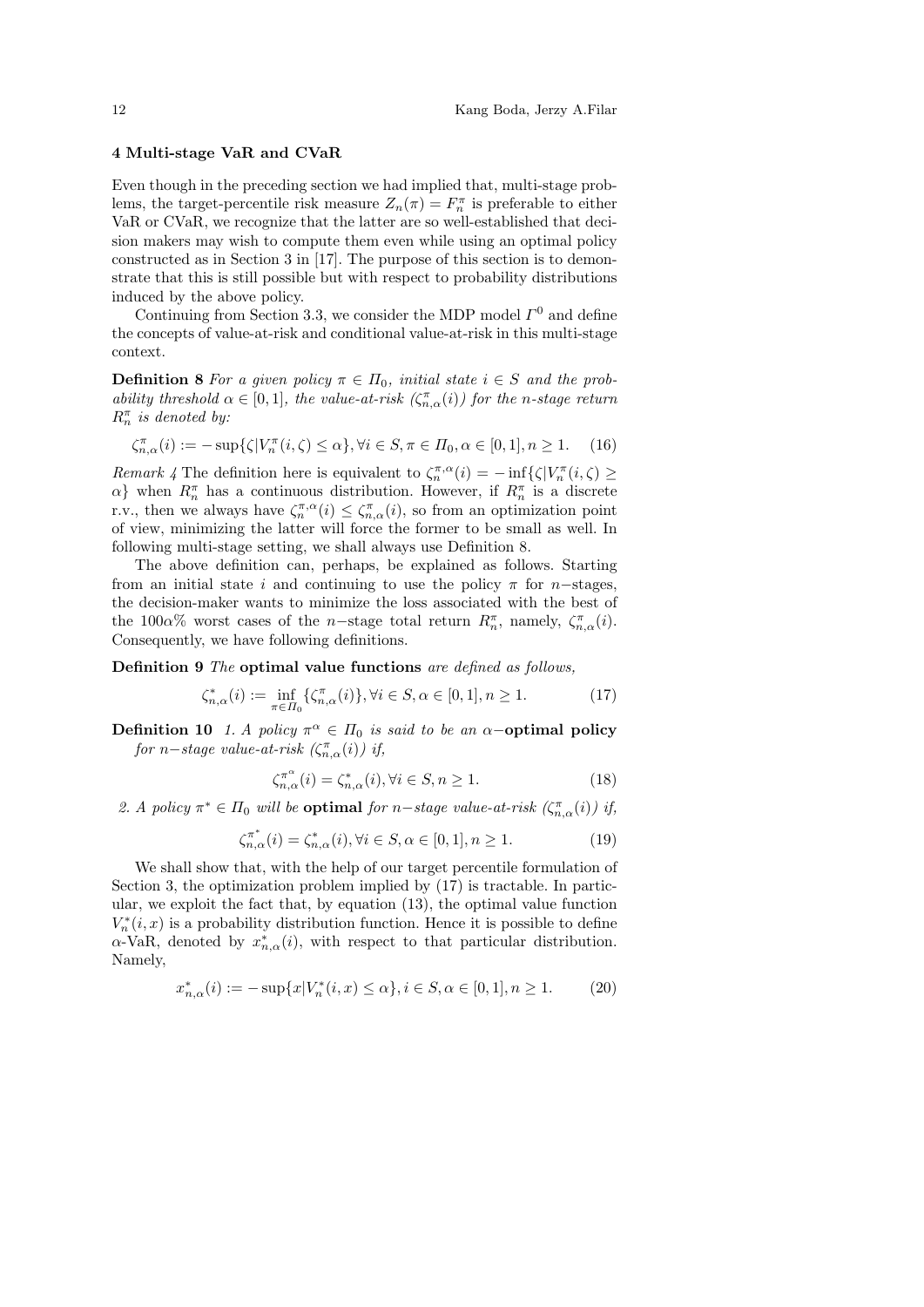#### 4.1 Existence of Multi-stage VaR

The following Theorem 3 explains the relationship between  $x_{n,\alpha}^*(i)$  and the optimal value-at-risk  $\zeta_{n,\alpha}^*(i)$ .

**Theorem 3** For all  $i \in S$ ,  $\alpha \in [0, 1]$ , and  $n \ge 1$ , we have

$$
x_{n,\alpha}^*(i)=\zeta_{n,\alpha}^*(i)=\inf_{\pi}\zeta_{n,\alpha}^{\pi}(i),
$$

and there exists an  $\alpha$ -optimal policy  $\hat{\pi}_{\alpha} \in \Pi_0$  such that

$$
\zeta_{n,\alpha}^{\hat{\pi}_\alpha}(i)=\zeta_{n,\alpha}^*(i).
$$

*Proof.* According to the definition of  $V_n^*(i, x)$ , we have,

$$
V_n^*(i, x) \le V_n^{\pi}(i, x), \forall i \in S, x \in \mathcal{R}, \pi \in \Pi_0,
$$

so for any  $\alpha \in [0, 1]$ ,

$$
\{x|V^{\pi}_n(i,x)\leq \alpha\}\subset \{x|V^*_n(i,x)\leq \alpha\}.
$$

Now, from the definition of a set supremum function, we have

$$
-\zeta_{n,\alpha}^{\pi}(i) = \sup\{x | V_n^{\pi}(i, x) \le \alpha\} \le \sup\{x | V_n^*(i, x) \le \alpha\} = -x_{n,\alpha}^*(i).
$$

From the above, we have,  $\forall \pi \in \Pi_0$ ,

$$
x_{n,\alpha}^*(i) \le \zeta_{n,\alpha}^{\pi}(i). \tag{21}
$$

Now, to prove that  $x_{n,\alpha}^*(i)$  is exactly the infimum of  $\zeta_{n,\alpha}^{\pi}(i)$  over all  $\pi \in \Pi_0$ , it suffices to prove that,  $\forall \varepsilon > 0$ ,  $\exists \pi \in \Pi_0$  such that  $x_{n,\alpha}^*(i) >$  $\zeta_{n,\alpha}^{\pi}(i) - \varepsilon.$ 

Suppose, by contradiction, that the above statement is false. Hence, there must exist  $\varepsilon > 0$ , such that  $\forall \pi \in \Pi_0$ , we have

$$
x_{n,\alpha}^*(i) \le \zeta_{n,\alpha}^{\pi}(i) - \varepsilon. \tag{22}
$$

By the definition of  $x_{n,\alpha}^*(i)$  and the property of the set function sup, we have that - for this  $\varepsilon$  - there exists  $x_{\varepsilon} \in \{x|V_n^*(i,x) \leq \alpha\}$  such that  $-x_{n,\alpha}^*(i)$  $x_{\varepsilon} + \varepsilon$ , namely

$$
x_{n,\alpha}^*(i) > -x_{\varepsilon} - \varepsilon. \tag{23}
$$

After combing inequalities (22) and (23), we see that  $-x_{\varepsilon} - \varepsilon < x_{n,\alpha}^*(i) \leq$  $\zeta_{n,\alpha}^{\pi}(i) - \varepsilon$ , which implies that  $\forall \pi \in \Pi_0$ 

$$
-\zeta_{n,\alpha}^{\pi}(i) < x_{\varepsilon}.\tag{24}
$$

From Theorem 1 we know that for the above  $x_{\varepsilon}$ , there exists a  $\pi_{\varepsilon}^* \in \Pi_0$ such that,

$$
V_n^{\pi_{\varepsilon}^*}(i, x_{\varepsilon}) = V_n^*(i, x_{\varepsilon}) \le \alpha,
$$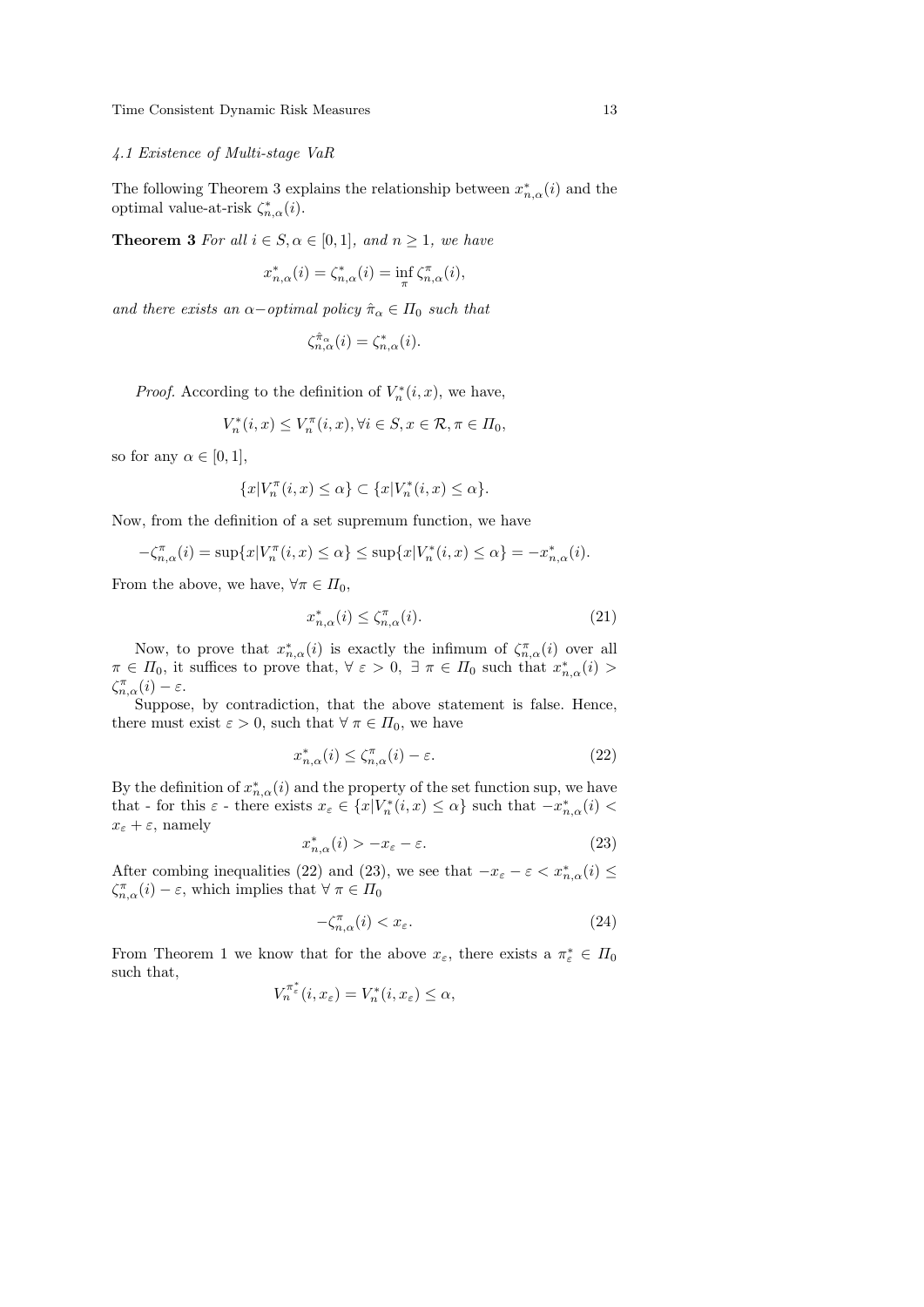so

$$
x_{\varepsilon} \in \{x | V_n^{\pi_{\varepsilon}^*}(i, x) \le \alpha \}.
$$

Using Definition 8, we now obtain

$$
-\zeta^{\pi_\varepsilon^*}_{n,\alpha}(i)\geq x_\varepsilon,
$$

which contradicts the inequality (24) that must hold for  $\pi_{\varepsilon}^{*}$  as well.

Now to prove the existence of the required  $\alpha$ -optimal policy we shall use  $-x_{n,\alpha}^*(i)$  as the decision-maker's target in Theorem 1. From that theorem we know that there exists a policy  $\hat{\pi}_{\alpha} \in \Pi_0$  such that

$$
V_n^{\hat{\pi}_{\alpha}}(i, -x_{n,\alpha}^*(i)) = V_n^*(i, -x_{n,\alpha}^*(i)) \le \alpha, \ \forall i \in S, \alpha \in [0,1].
$$

Also, it follows from the definition that

$$
\zeta_{n,\alpha}^{\hat{\pi}_{\alpha}}(i) = -\sup \{x | V_n^{\hat{\pi}_{\alpha}}(i,x) \le \alpha \},\
$$

so we have

$$
-\zeta_{n,\alpha}^{\hat{\pi}_{\alpha}}(i) \ge -x_{n,\alpha}^*(i) = -\zeta_{n,\alpha}^*(i),
$$

and

$$
\zeta_{n,\alpha}^{\hat{\pi}_{\alpha}}(i) \le \zeta_{n,\alpha}^*(i).
$$

But according to the definition of  $\zeta_{n,\alpha}^*(i)$  a strict inequality is impossible in the above, and hence

$$
\zeta_{n,\alpha}^{\hat{\pi}_{\alpha}}(i) = \zeta_{n,\alpha}^{*}(i),
$$

which shows that  $\hat{\pi}_{\alpha}$  is an  $\alpha$ –optimal policy.  $\Box$ 

The preceding theorem demonstrated that an  $\alpha$ –optimal policy always exists. This may not be the case for an optimal policy, that is, a policy which is  $\alpha$ −optimal for every  $\alpha$  between 0 and 1. The following theorem which provides a sufficient condition for the existence of such a "uniformly optimal" policy now follows almost immediately.

**Theorem 4** If  $A_k^*(i) \neq \emptyset, \forall i \in S, k = 1, \dots, n$ , then there exists an n-stage *optimal policy*  $\hat{\pi} \in \Pi_0$  *such that* 

$$
\zeta_{k,\alpha}^{\hat{\pi}}(i) = \zeta_{k,\alpha}^*(i), \ \forall k, \alpha.
$$

In fact, if  $f_k(i) \in A_k^*(i)$ ,  $\forall i \in S, k = 1, \dots, n$ ,  $\hat{\pi} = (\hat{\pi}_k, k \ge 1) \in \Pi_0$ , and we define  $\hat{\pi}_k := f_{n-k+1}, k = 1, \cdots, n$ , namely  $\hat{\pi}(n) := (f_n, f_{n-1}, \cdots, f_1)$ , then  $\hat{\pi}(n)$  is an n– stage optimal policy that is time consistent.

*Proof.* Based on the above selection procedure for the policy  $\hat{\pi}(n)$ , the result follows from part 2 of Theorem 2 and the argument in the proof of Theorem 3.  $\Box$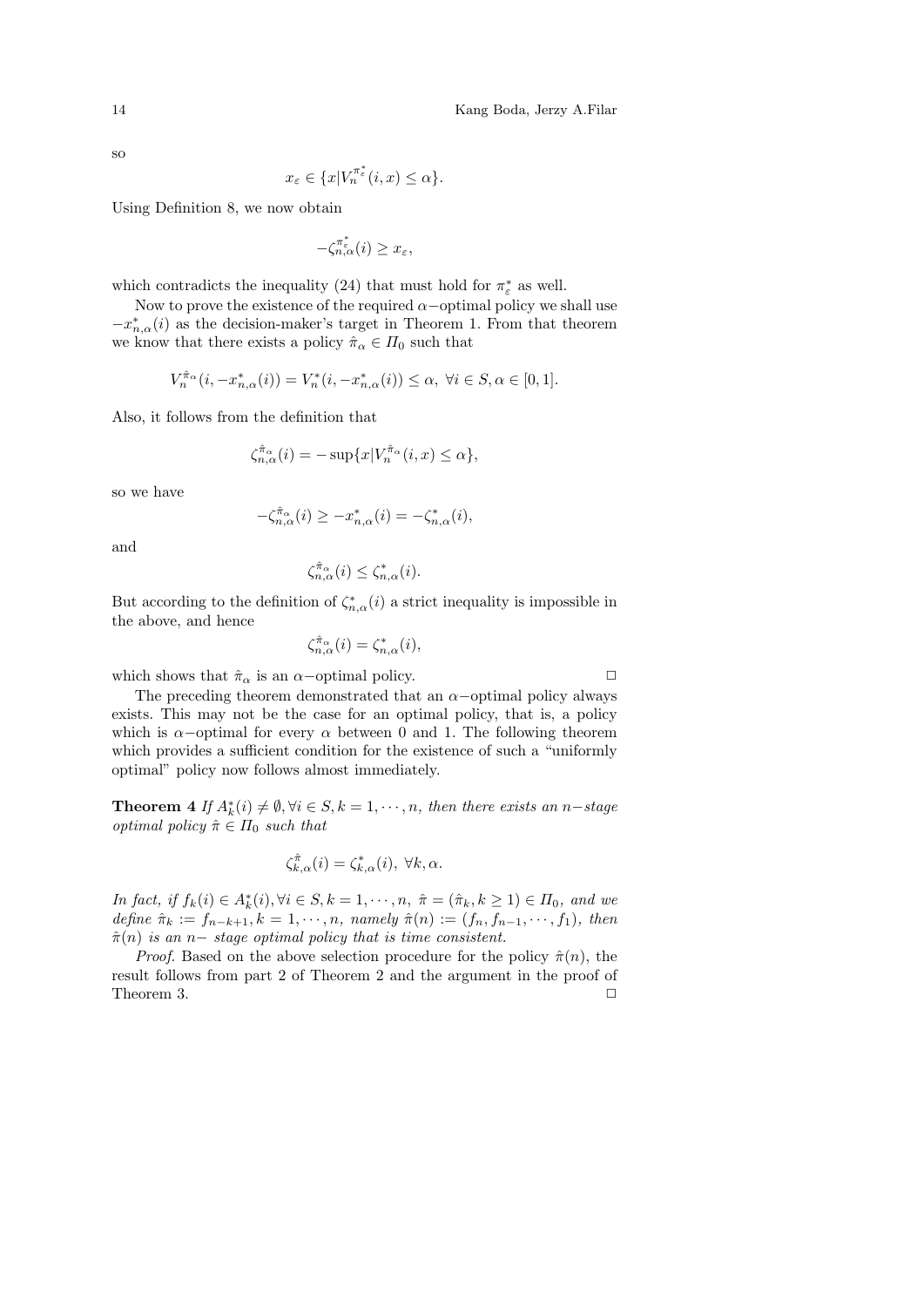#### 4.2 Computation of Multi-stage VaR

Assume the  $(S, A, p, R)$  components of the Markov Decision Process  $\Gamma^0$  are known. We shall outline a procedure to calculate the optimal multi-stage value-at-risk and a corresponding  $\alpha$ -optimal, or *n*-stage optimal policy.

- 1. Use dynamic programming to calculate the optimal value functions  $V_n^*(i, x)$ and optimal action sets  $A_k^*(i, x), k = 1, \dots, n$  for all  $i \in S$  and  $x \in \mathcal{R}$ . Note that, in practice, this needs to be done numerically on a suitable grid of x values (e.g., see Wu and Lin  $[17]$ ).
- 2. For a given probability threshold  $\alpha \in [0,1]$ , calculate the value-at-risk  $x_{n,\alpha}^*(i)$  that corresponds to the optimal value function  $V_n^*(i, x)$ , that is,

$$
x_{n,\alpha}^*(i) := -\sup\{x | V_n^*(i, x) \le \alpha\}, i \in S, n \ge 1.
$$

Note that the optimal value-at-risk  $\zeta_{n,\alpha}^*(i) = x_{n,\alpha}^*(i)$ .

- 3. If there exists  $k \in \{1, \dots, n\}$  such that  $A_k^*(i) = \emptyset, \forall i \in S$ , use  $-\zeta_{n,\alpha}^*(i)$ as a target to find a corresponding optimal action  $f_k^*(i, x) \in A_k^*(i, x)$ , at each stage  $k = 1, \dots, n$ . Now, the policy  $(f_n^*(i_1, x_1), f_{n-1}^*(i_2, x_2), \dots,$  $f_1^*(i_n, x_n)$ , where  $i_1 = i, x_1 = \zeta_{n,\alpha}^*(i)$  is an  $\alpha$ -optimal policy for the value-at-risk  $\zeta_{n,\alpha}^*(i)$ .
- 4. If  $A_k^*(i) \neq \emptyset, \forall i \in S, k = 1, \dots, n$ , following Theorem 4, set  $\hat{\pi}(n) :=$  $(f_n, \hat{f}_{n-1}, \dots, f_1)$  where  $f_k(i) \in A_k^*(i), \forall i \in S, k = 1, \dots, n$ . The policy  $\hat{\pi}(n)$  so constructed is n–stage optimal and time consistent.

#### 4.3 Multi-stage Conditional VaR

Next, we will consider the multi-stage conditional value-at-risk (CVaR) in above framework.

**Definition 11** For a given policy  $\pi \in \Pi_0$ ,  $\alpha \in [0,1]$  and the initial state i, the n-stage conditional value-at-risk,  $\alpha$ -CVaR, can be defined as:

$$
\phi_{n,\alpha}^{\pi}(i) = -\text{[mean of the }\alpha - \text{tail distribution of } R_n^{\pi}].
$$

In the above, the distribution in question is defined by

$$
V^{\pi}_{n,\alpha}(i,\zeta)=\left\{\begin{array}{ll}1,&\zeta\geq-\zeta^\pi_{n,\alpha}(i);\\ \frac{V^{\pi}_n(i,\zeta)}{\alpha},\,\zeta<-\zeta^\pi_{n,\alpha}(i).\end{array}\right.
$$

The  $\phi_{n,\alpha}^{\pi}(i)$  defined above is the mean loss in the 100 $\alpha$ % worst cases of the n–stage total return  $R_n^{\pi}$  when the system starts from i and is controlled by the policy  $\pi$  up to  $n^{th}$  stage. We can now prove a proposition connecting  $\phi_{n,\alpha}^{\pi}(i)$  with  $\zeta_{n,\alpha}^{\pi}(i)$ .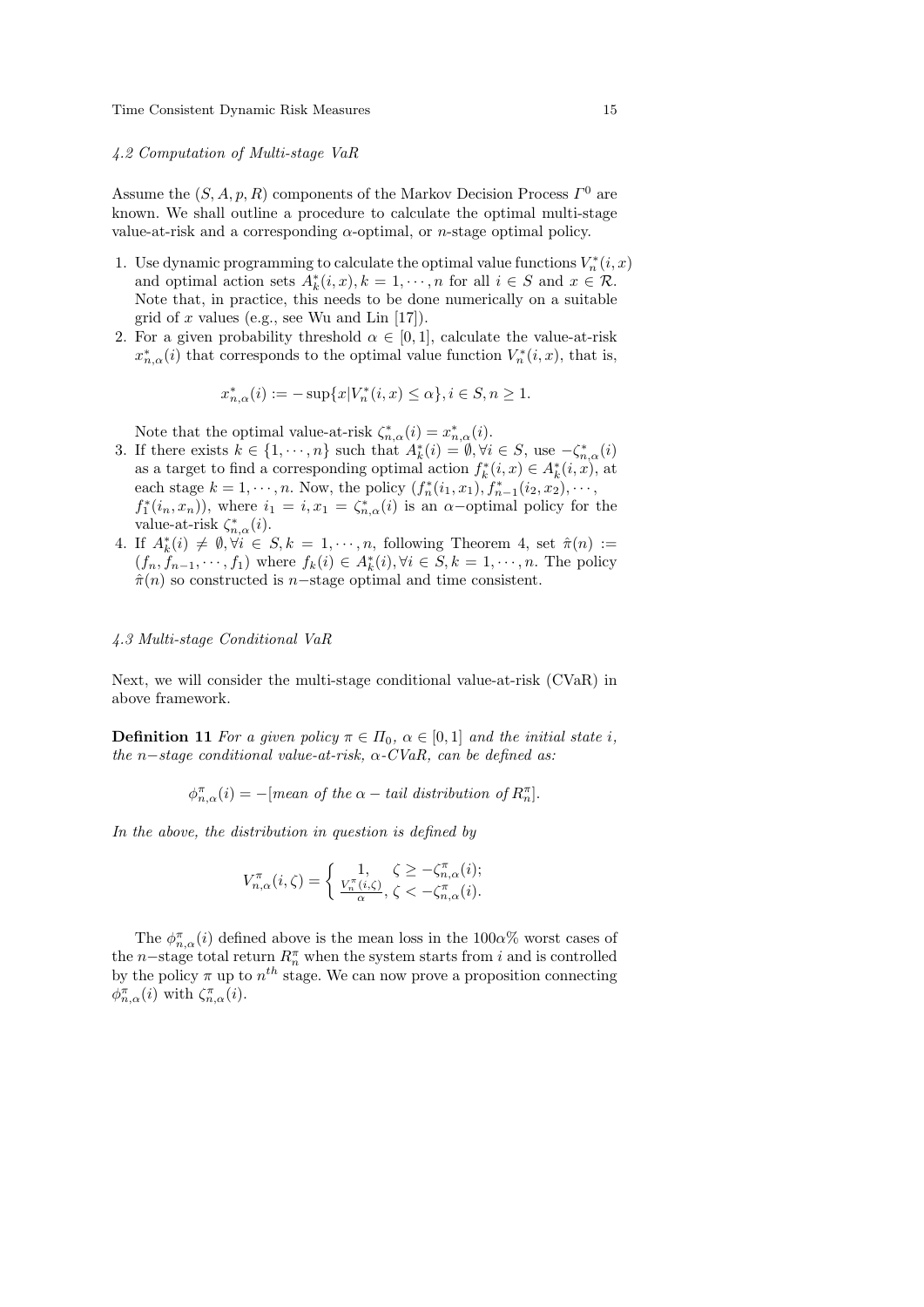**Proposition 1** For a given policy  $\pi \in \Pi_0$ , the  $\alpha$ -CVaR can be expressed by:

$$
\phi_{n,\alpha}^{\pi}(i) = \frac{1}{\alpha} \int_0^{\alpha} \zeta_{n,p}^{\pi}(i) dp.
$$
 (25)

*Proof.* Following the definition of  $\phi_{n,\alpha}^{\pi}(i)$ , we know that,

$$
\phi_{n,\alpha}^{\pi}(i) = -\left[\frac{1}{\alpha} \int_{-\infty}^{-\zeta_{n,\alpha}^{\pi}(i)} \zeta dV_n^{\pi}(i,\zeta) + (-\zeta_{n,\alpha}^{\pi}(i)) \times \left(\frac{\alpha - V_n^{\pi}(i, -\zeta_{n,\alpha}^{\pi}(i))}{\alpha}\right)\right] = -[I + II],
$$
\n(26)

since  $V_n^{\pi}(i,\zeta)$  is a distribution function of  $\zeta$ . Now, we can change variable to let  $p := V_n^{\pi}(i, \zeta) \in [0, 1]$ , then the  $\zeta$  corresponding to p will be  $\sup\{\zeta|V_n^{\pi}(i,\zeta)\leq p\}=-\zeta_{n,p}^{\pi}(i)$ , and we know that p will range from 0 to  $V_n^{\pi}(i, -\zeta_{n,\alpha}^{\pi}(i))$  when  $\zeta$  ranges from  $-\infty$  to  $-\zeta_{n,\alpha}^{\pi}(i)$ . Hence, I in Eq. (26) will be given by

$$
I = \frac{1}{\alpha} \int_0^{V_n^{\pi}(i, -\zeta_{n, \alpha}^{\pi}(i))} (-\zeta_{n, p}^{\pi}(i)) dp.
$$

We now have to consider the following two cases.

1. If  $V_n^{\pi}(i, -\zeta_{n,\alpha}^{\pi}(i)) = \alpha$ , then it is easy to see II in Eq.(26) is equal to 0, so

$$
\phi_{n,\alpha}^{\pi}(i) = -I = -\frac{1}{\alpha} \int_0^{\alpha} (-\zeta_{n,p}^{\pi}(i)) dp = \frac{1}{\alpha} \int_0^{\alpha} \zeta_{n,p}^{\pi}(i) dp,
$$

which shows Eq.(25) holds.

2. If  $V_n^{\pi}(i, -\zeta_{n,\alpha}^{\pi}(i)) < \alpha$ , then it follows from the definition of value-at-risk that

$$
-\zeta_{n,p}^{\pi}(i) = -\zeta_{n,\alpha}^{\pi}(i), \forall p \in [V_n^{\pi}(i, -\zeta_{n,\alpha}^{\pi}(i)), \alpha], n \ge 1, i \in S.
$$

Indeed, for  $p \le \alpha$  we know that  $-\zeta_{n,p}^{\pi}(i) \le -\zeta_{n,\alpha}^{\pi}(i)$ . However,  $-\zeta_{n,\alpha}^{\pi}(i) \in$  $\{\zeta|V_n^{\pi}(i,\zeta)\leq p\}$ , which forces the equality  $-\zeta_{n,p}^{\pi}(i)=-\zeta_{n,\alpha}^{\pi}(i)$ . Hence we can rewrite  $II$  in Eq  $(26)$  as follows,

$$
II = (-\zeta_{n,\alpha}^{\pi}(i)) \times \left(\frac{\alpha - V_n^{\pi}(i, -\zeta_{n,\alpha}^{\pi}(i))}{\alpha}\right) = \frac{1}{\alpha} \int_{V_n^{\pi}(i, -\zeta_{n,\alpha}^{\pi}(i))}^{\alpha} (-\zeta_{n,p}^{\pi}(i)) dp.
$$

Now the conditional value-at-risk becomes

$$
\begin{array}{l}\n\phi_{n,\alpha}^{\pi}(i) = -[I + II] \\
= -\left[\frac{1}{\alpha} \int_{0}^{V_{n}^{\pi}(i, -\zeta_{n,\alpha}^{\pi}(i))} (-\zeta_{n,p}^{\pi}(i)) dp + \frac{1}{\alpha} \int_{V_{n}^{\pi}(i, -\zeta_{n,\alpha}^{\pi}(i))}^{0} (-\zeta_{n,p}^{\pi}(i)) dp\right] \\
= -\frac{1}{\alpha} \int_{0}^{\alpha} (-\zeta_{n,p}^{\pi}(i)) dp = \frac{1}{\alpha} \int_{0}^{\alpha} \zeta_{n,p}^{\pi}(i) dp,\n\end{array}
$$

which shows that Eq.(25) also holds in this case.  $\Box$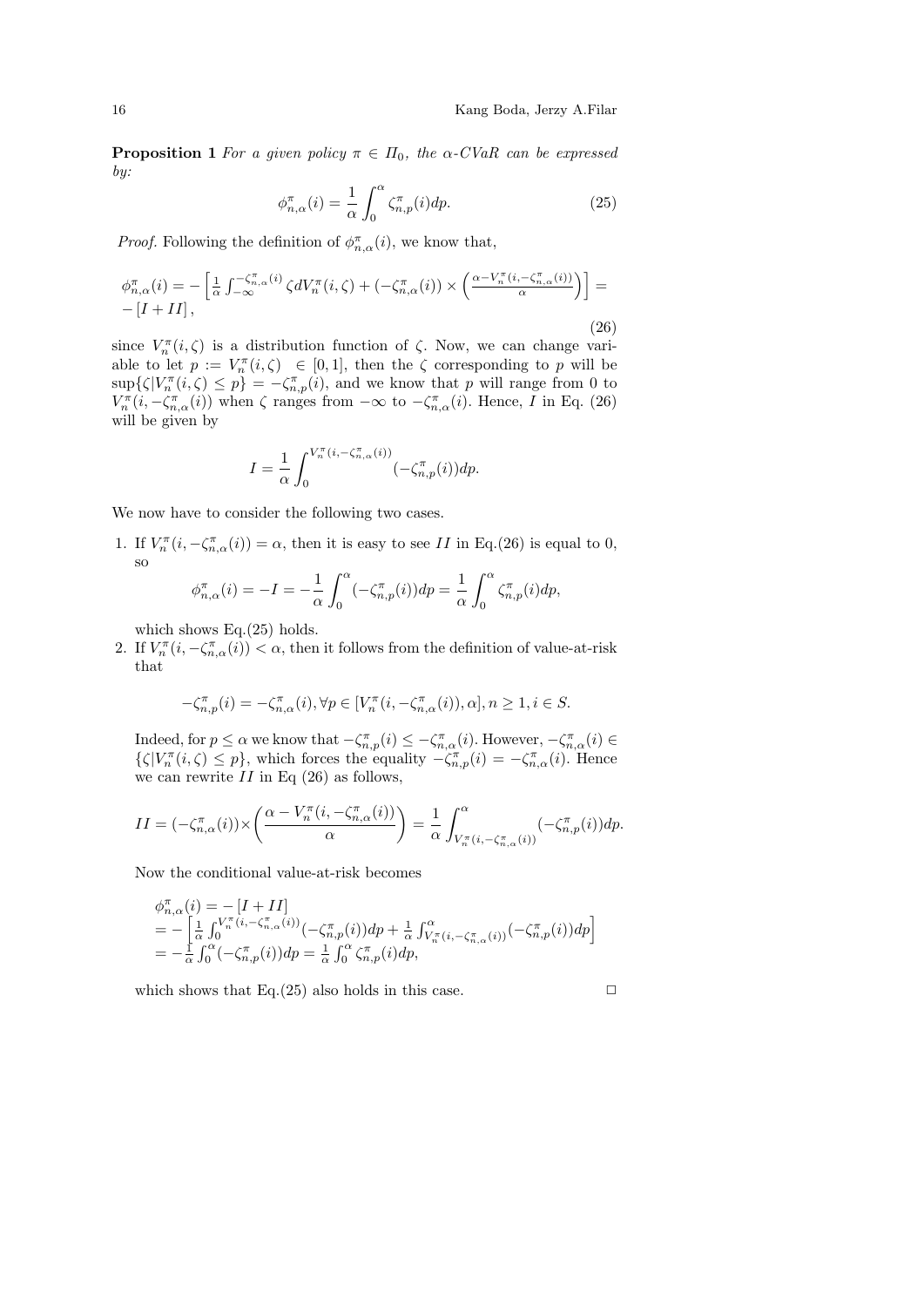*Remark 5* To understand this formulation we note that  $(-\zeta_{n,p}^{\pi}(i))$  is exactly a quantile, namely the total return  $R_n^{\pi}$  value corresponding to the probability level p. So  $1/\alpha$  times the integral from 0 to  $\alpha$  is just the average of all possible returns in this range. The minus sign commutes returns into losses.

Similarly we can define  $\alpha$ -CVaR, namely  $y_{n,\alpha}^*(i)$ , in terms of  $\alpha$ -VaR  $x_{n,\alpha}^*(i)$  based on the optimal value function  $V_n^*(i, x)$ . That is

$$
y_{n,\alpha}^*(i) = \frac{1}{\alpha} \int_0^{\alpha} x_{n,p}^*(i) dp.
$$

Ideally, we would like to prove that the infimum of  $\phi_{n,\alpha}^{\pi}(i)$  coincides with  $y_{n,\alpha}^*(i)$ . Unfortunately, we are able to do so only under the strong conditions of the following theorem.

**Theorem 5** If  $A_k^*(i) \neq \emptyset, \forall i \in S, k = 1, \dots, n$ , then for all  $i \in S, \alpha \in [0, 1]$ , and  $n \geq 1$ , we have

$$
y_{n,\alpha}^*(i) = \phi_{n,\alpha}^*(i) := \inf_{\pi \in \Pi_0} \phi_{n,\alpha}^{\pi}(i),
$$

and there exists a policy  $\hat{\pi} \in \Pi_0$  such that

$$
\phi_{n,\alpha}^{\hat{\pi}}(i) = \phi_{n,\alpha}^*(i),
$$

that is time-consistent.

*Proof.* We know that  $\forall \pi \in \Pi_0$  we have,

$$
\zeta_{n,p}^*(i) \le \zeta_{n,p}^{\pi}(i), \forall i \in S, n \in \mathcal{R}, p \in [0,1].
$$

Thus

$$
\int_0^{\alpha} \zeta_{n,p}^*(i) dp \le \int_0^{\alpha} \zeta_{n,p}^{\pi}(i) dp, \forall i \in S, n \ge 1, \alpha \in [0,1].
$$

Since  $A_k^*(i) \neq \emptyset, \forall i \in S, k = 1, \dots, n$ , according to the definition of  $\zeta_{n,p}^*(i)$ and Theorem 4, we have,  $\forall \varepsilon > 0, n \ge 1$  there exists  $\pi \in \Pi_0$  (we can choose  $\pi = \hat{\pi}$  here) such that

$$
\zeta_{n,p}^{\pi}(i) \le \zeta_{n,p}^*(i) + \varepsilon/\alpha, \forall i \in S, p \in [0,1].
$$

After integrating both sides of the above inequality, we have:

$$
\int_0^{\alpha} \zeta_{n,p}^{\pi}(i) dp \le \int_0^{\alpha} \zeta_{n,p}^*(i) dp + \varepsilon, \forall i \in S, \alpha \in [0,1].
$$

Now, we obtain:

$$
\inf_{\pi \in \Pi_0} \int_0^{\alpha} \zeta_{n,p}^{\pi}(i) dp = \int_0^{\alpha} \zeta_{n,p}^*(i) dp = \int_0^{\alpha} \left( \inf_{\pi \in \Pi_0} \zeta_{n,p}^{\pi}(i) \right) dp, \forall i \in S, n \ge 1, \alpha \in [0,1].
$$

Hence,

$$
\phi_{n,\alpha}^*(i) = \inf_{\pi \in \Pi_0} \phi_{n,\alpha}^{\pi}(i) = \inf_{\pi \in \Pi_0} \frac{1}{\alpha} \int_0^{\alpha} \zeta_{n,p}^{\pi}(i) dp = \frac{1}{\alpha} \int_0^{\alpha} \left( \inf_{\pi \in \Pi_0} \zeta_{n,p}^{\pi}(i) \right) dp =
$$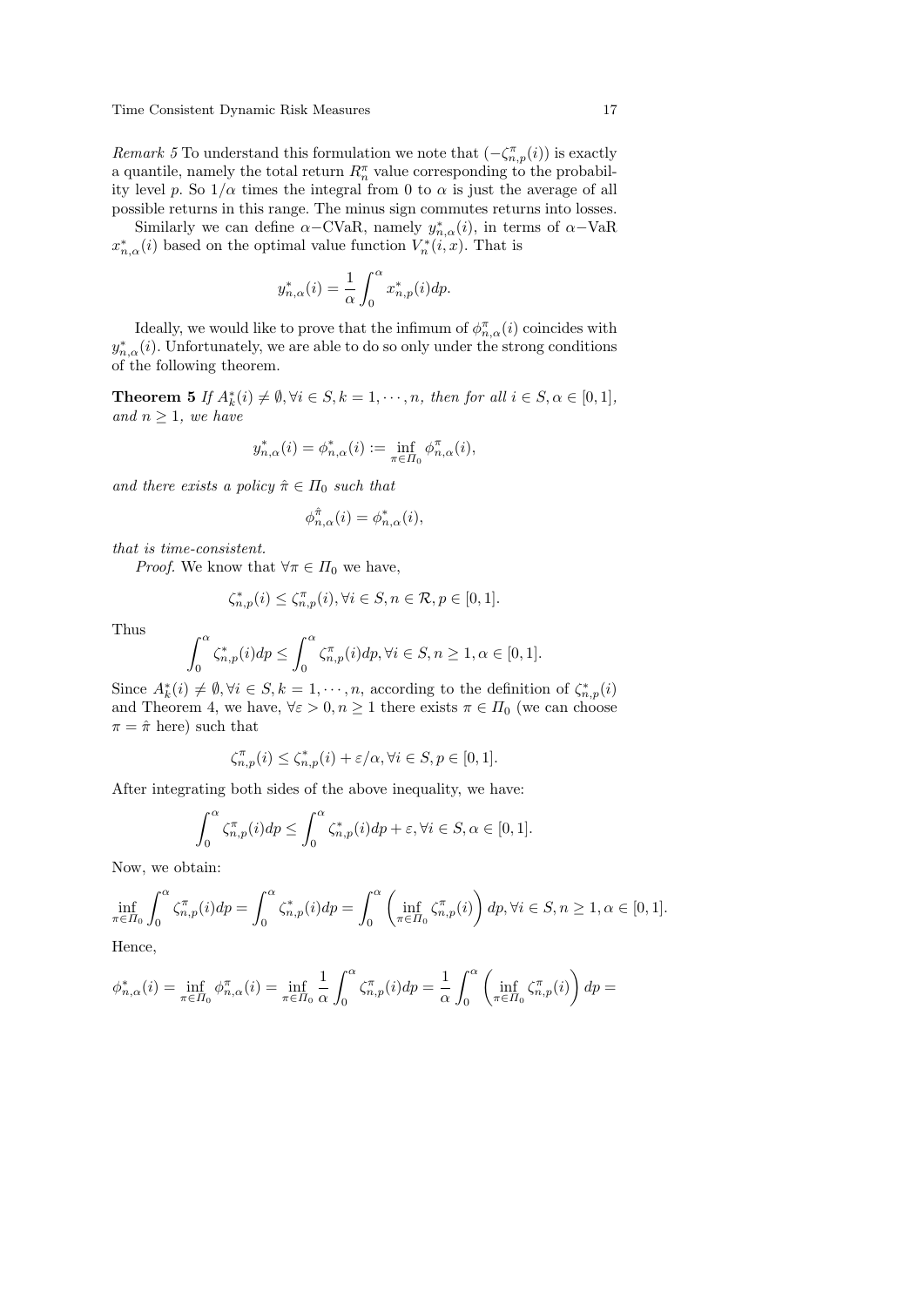$$
\frac{1}{\alpha} \int_0^{\alpha} \left( \zeta_{n,p}^{\hat{\pi}}(i) \right) dp = \frac{1}{\alpha} \int_0^{\alpha} x_{n,p}^*(i) dp = y_{n,\alpha}^*(i),
$$

where the second equality follows from Proposition 1 and the fourth equality follows from the condition  $A_k^*(i) \neq \emptyset, \forall i \in S, k = 1, \dots, n$  and Theorem 4. The policy  $\hat{\pi}$  here is now constructed in the same way as in Theorem 4. So,  $\hat{\pi}$  is the optimal policy for conditional value-at-risk  $\phi_{n,\alpha}^{\pi}$ . That is,

$$
\phi_{n,\alpha}^{\hat{\pi}}(i) = \inf_{\pi \in \Pi_0} \phi_{n,\alpha}^{\pi}(i).
$$

The time-consistency part follows from Theorem 4 immediately.  $\Box$ 

The procedure to calculate the optimal multi-stage conditional value-atrisk is analogous to the procedure in Section 4.2 for the value-at-risk.

#### 5 Conclusion

We introduced a, possibly novel, *time consistency property* of measures of risk that is applicable to multi-stage investment problems. This property is inspired by the "principle of optimality" of dynamic programming.

We showed (see Section 2) that - with respect to the most of the commonly used measures of risk (e.g., VaR or CVaR) - there need not exist time consistent optimal dynamic portfolios.

To address the above problem, we proposed an alternative target percentile risk measure for which there always exist time-consistent optimal portfolios (see Section 3.2).

We also demonstrated that the conventional measures of risk, such as VaR or CVaR, can still be used in conjunction with the new, time consistent, measure (see Section 4).

#### References

- 1. Artzner P, Delbaen F, Eber JM, Heath D (1999) Coherent Measures of Risk. Mathematical Finance, 9:203–227
- 2. Bellman R, Dreyfus S (1962) Applied Dynamic Programming. Princeton Univ. Press, Princeton, N.J.
- 3. Boda K, Filar JA, Lin YL, Spanjers L (2004) Stochastic Target Hitting Time and the Problem of Early Retirement. IEEE Transactions on Automatic Control, 49(3):409-419
- 4. Bouakiz M, Kebir Y (1995) Target-level criterion in Markov decision processes. J.Optim. Theory Appl., 86:1-15
- 5. Filar JA, Kallenberg LCM, Lee HM (1989) Variance-Penalized Markov Decision processes. Math. of Oper. Res., 14:147-161
- 6. Filar JA, Krass D, Ross KW (1995) Percentile Performance Criteria For Limiting Average Markov Decision Processes. IEEE AC, 40:2-10
- 7. Howard RA, Matheson JE (1972) Risk-sensitive Markov decision processes. Management Sciences, 18:356-369